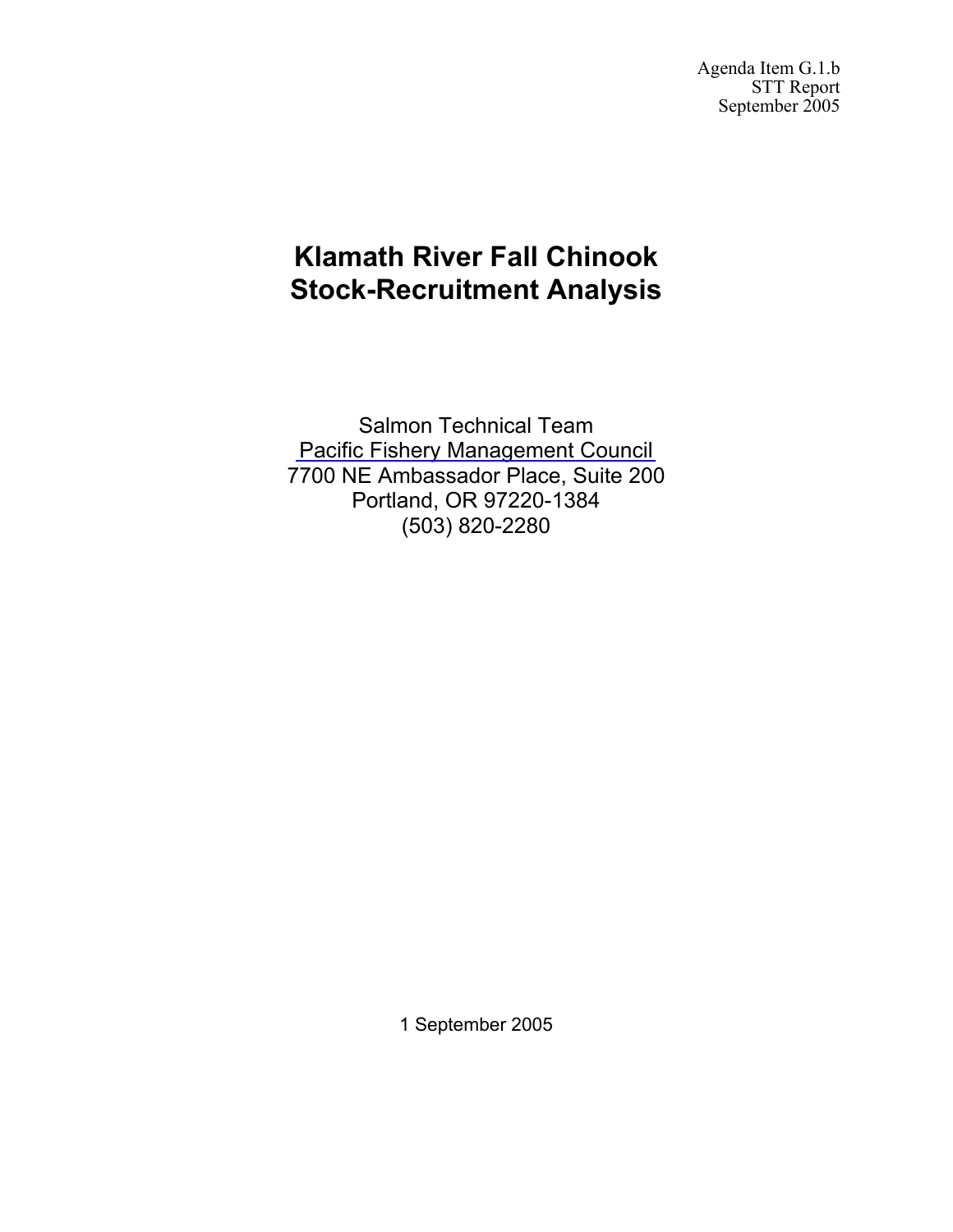## **TABLE OF CONTENTS**

| Introduction.                                                                  |  |
|--------------------------------------------------------------------------------|--|
|                                                                                |  |
|                                                                                |  |
|                                                                                |  |
|                                                                                |  |
|                                                                                |  |
|                                                                                |  |
|                                                                                |  |
|                                                                                |  |
|                                                                                |  |
|                                                                                |  |
|                                                                                |  |
|                                                                                |  |
|                                                                                |  |
| Model 3: Habitat-based methods for estimating stock-recruit reference points13 |  |
|                                                                                |  |
|                                                                                |  |
|                                                                                |  |
|                                                                                |  |
|                                                                                |  |
|                                                                                |  |
|                                                                                |  |
|                                                                                |  |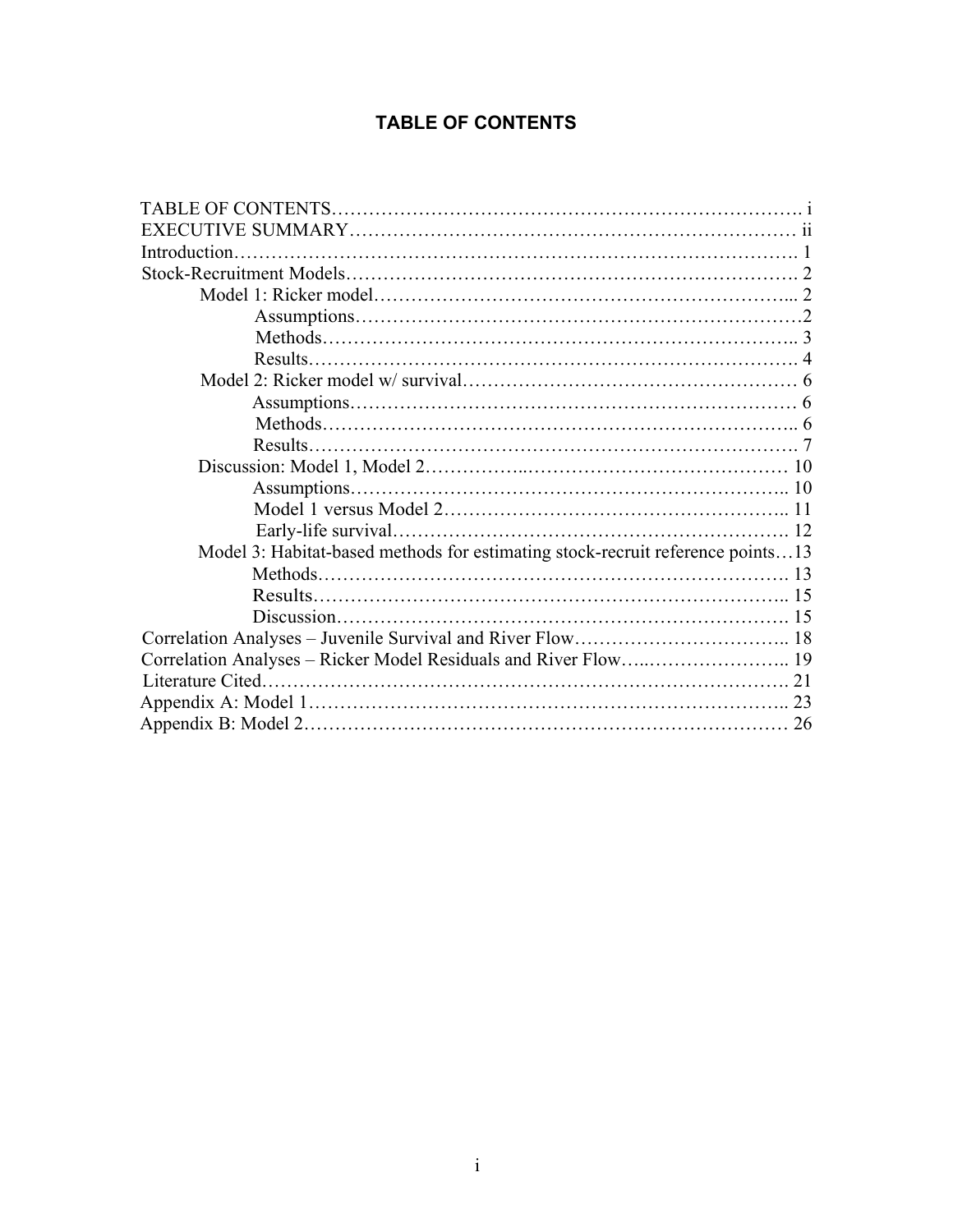#### EXECUTIVE SUMMARY

#### Introduction

At the June, 2005 meeting, the Pacific Fishery Management Council (Council) directed the Salmon Technical Team (STT) to conduct several analyses of Klamath River Basin natural fall Chinook using the best datasets available. The analyses to be performed included:

- 1) estimate the parameters of a Ricker-type stock-recruitment model, including an estimate of the spawner abundance expected to generate maximum sustainable yield;
- 2) a correlation analysis of production (survival) and river flow conditions during the juvenile freshwater phase; and
- 3) a correlation analysis of production and river flow conditions during the parent spawning period.

This report completes the assignment given to the STT. The executive summary provides a very brief review of the methods used in the analyses, and a summary of the results of those analyses. Both the executive summary and the main report present only the results of technical work assigned by the Council to the STT. The results presented here should not be interpreted as a recommendation by the STT to modify the Council's management objectives for Klamath River fall Chinook.

#### Methods

#### Stock-Recruitment Model

Three models were used to develop spawner reference point estimates assuming a Rickertype stock-recruitment relationship. Model 1 used only parent spawner abundance as a predictor of subsequent brood recruitment. Model 2 included both parent spawner abundance and a measure of post-freshwater-rearing survival as predictors of subsequent recruitment. This measure of post-freshwater-rearing survival covered the period from the onset of juvenile outmigration in May-June, through the end of August of that same year. Model 3, under development by the Canadian Department of Fisheries and Oceans, is based on a meta-analysis of Ricker stock-recruitment relationships for Chinook salmon populations from the Oregon coast through Southeast Alaska, and uses accessible watershed area  $(5<sup>th</sup>$  order and higher streams) as a predictor of subsequent recruitment.

#### Correlation Analyses

While adequate time series of stream flow data in the Klamath Basin were available at a number of locations, wild production estimates were not available. Because of this lack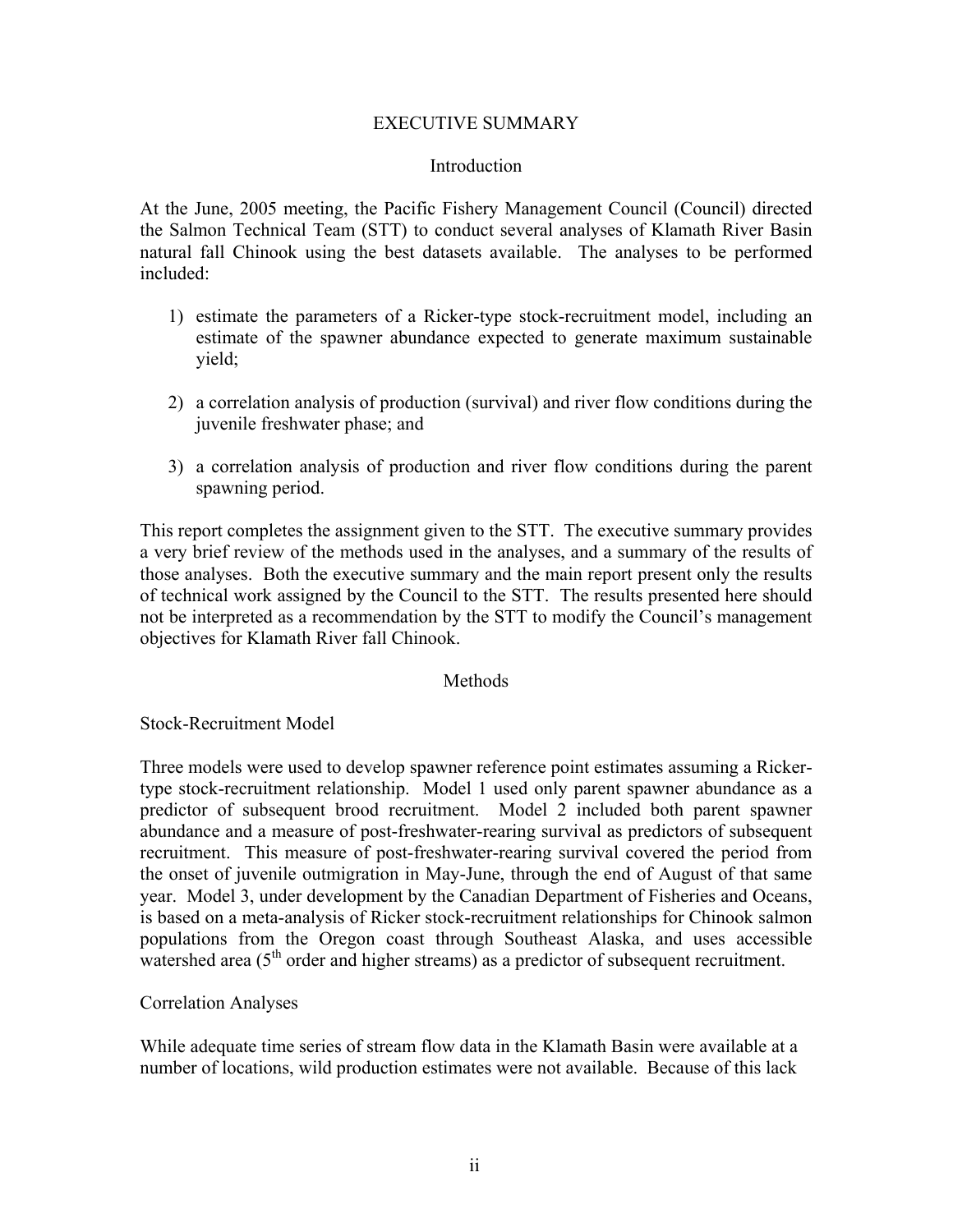of direct measure of wild production, we used estimates of hatchery release survival as a surrogate for wild stock survival.

Correlation Analysis – Juvenile phase

Correlation analyses were performed between various river flow measures in the Trinity and Klamath Rivers and cohort-reconstructed release-to-age-2 survival rates of fingerlings released from the hatcheries on these rivers. Correlation analyses were performed on minimum, maximum, and monthly average daily flows during the parental spawning migration as well as the month of release to the release-to-age-2 survival rates.

Correlation Analysis – Adult phase

Because the survival of hatchery fish may not necessarily represent that of natural fish, we also performed a cursory examination of correlations between environmental measures and the Model 1 recruitment residuals. The environmental variables used were various measures of flow in the Klamath Basin.

Results

Stock-Recruitment Model

An example of a Ricker spawner-recruit curve and important points on that curve are shown in Figure ES-1.



Figure ES-1. Schematic of a Ricker stock-recruitment curve.

**Spawners**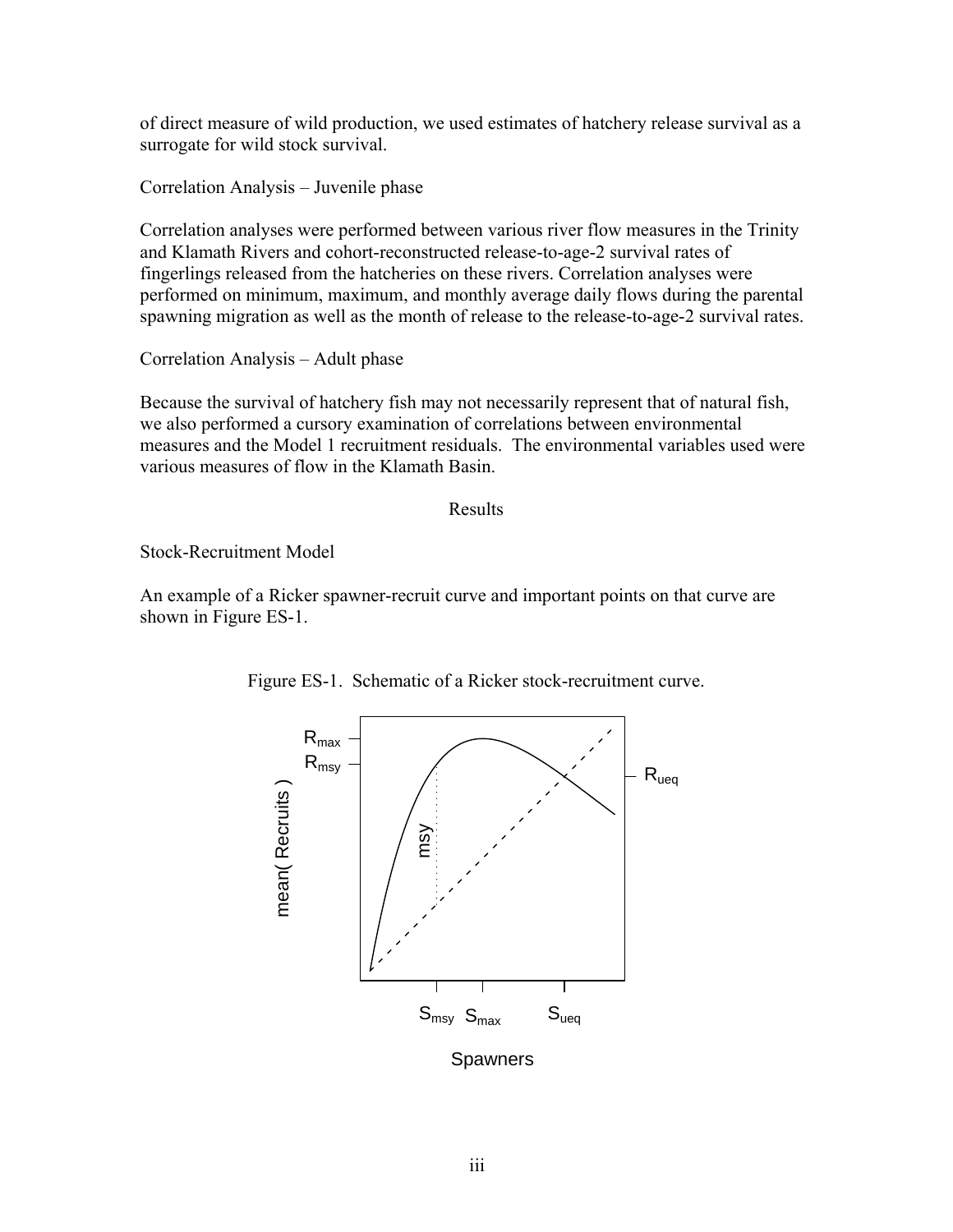The peak of the curve represents the point of maximum production  $(R_{max})$ . The straight (dashed) line represents replacement, where recruitment equals the number of spawners. For any given parental stock size, the harvestable surplus is the difference between the recruitment curve and the replacement line. In the absence of fishing the relationship has an equilibrium spawning escapement at  $S_{ueq}$  where recruitment equals escapement. The point labeled  $S_{\text{msy}}$  represents the number of adult spawners that, on average, will generate maximum sustained yield (msy). Note that the harvestable surplus of the stock at  $S_{max}$  is less than the harvestable surplus at  $S_{msv}$  even though the number of recruits ( $R_{max}$ ) is greater. The reference points resulting from the three models used to estimate the stockrecruitment parameters are provided in Table ES-1. Model 1 estimates  $S_{\text{msv}}$  at 32,700  $(90\% \text{ CI: } 25,800 - 42,600)$ . Model 2 estimates  $S_{\text{msy}}$  to be 40,700 (90% CI: 32,200 – 54,100). Model 3 estimates  $S_{msy}$  to be 70,900 (90% CI: 43,700 – 111,000).

| Spawner<br>Reference<br>Point | Model 1<br>(parent spawners) | Model 2<br>(parent spawners, survival) | Model 3<br>(watershed area) |
|-------------------------------|------------------------------|----------------------------------------|-----------------------------|
| $D_{ueq}$                     | 101,300                      | 112,300                                | 185,000                     |
| ' max                         | 39,700                       | 56,900                                 | 111,200                     |
| $\mathcal{D}_{msv}$           | 32,700                       | 40,700                                 | 70,900                      |

Table ES-1. Spawner reference points for Ricker stock-recruitment Models 1,2,3.

Correlation Analyses

Correlation analyses were performed on minimum, maximum, and monthly average daily flows during the parental spawning migrations as well as the month of release, on the survival of hatchery fish to age 2. No significant relationships were found in any of these correlations. The strongest relationships were between survival of releases from Iron Gate Hatchery and flows during the months following release. However, the  $R^2$  values were 0.25 or less, which suggests that only a small portion of the variability in age 2 survival rates can be explained by stream flow conditions.

No significant correlations were found between the Model 1 recruitment residuals and flow variables during the period of juvenile rearing and outmigration. However, significant positive correlations were found between several stream flow measures (e.g., monthly average discharge, minimum discharge, minimum 7-day average discharge, etc.) during the period when adults were migrating and spawning.

We examined the predictive potential of these relationships by incorporating some of these variables with the highest correlations into the spawner-recruit relationship as independent, explanatory variables. While incorporation of flow variables into the spawner-recruit explained more of the variability in recruitment, it decreased the significance of the fit, whether or not the hatchery survival was included.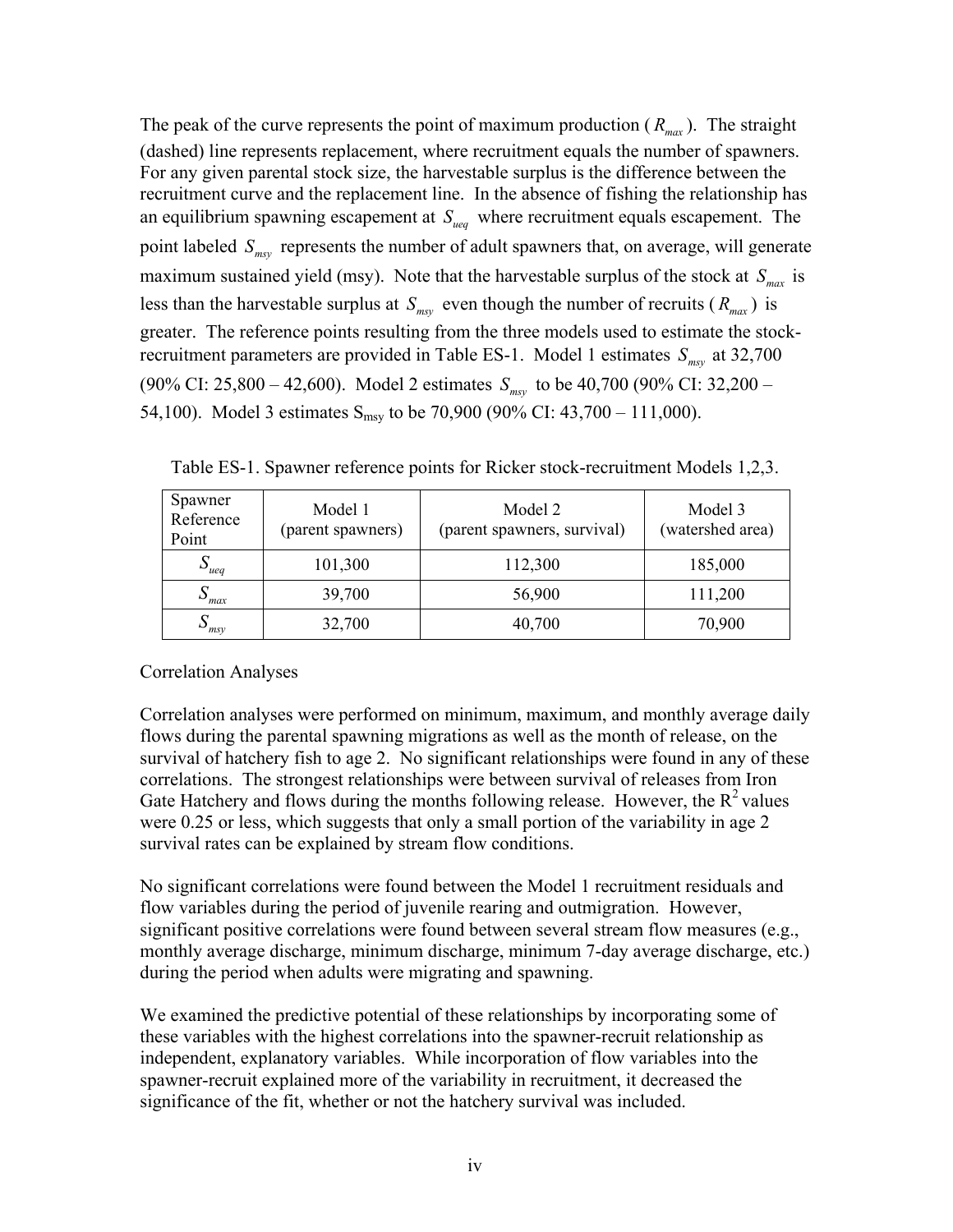#### **Introduction**

At the June, 2005 meeting, the Pacific Fishery Management Council (Council) directed the Salmon Technical Team (STT) to conduct several analyses of Klamath River Basin natural fall Chinook using the best datasets available. The analyses to be performed included:

- 1) estimate the parameters of a Ricker-type stock-recruitment model, including an estimate of the spawner abundance expected to generate maximum sustainable yield;
- 2) a correlation analysis of production (survival) and river flow conditions during the juvenile freshwater phase; and
- 3) a correlation analysis of production and river flow conditions during the parent spawning period.

This report completes the assignment given to the STT. The executive summary provides a very brief review of the methods used in the analyses, and a summary of the results of those analyses. Both the executive summary and the main report present only the results of technical work assigned by the Council to the STT. The result presented here should not be interpreted as a recommendation by the STT to modify the Council's management objectives for Klamath River fall Chinook.

#### Data Sources

The spawner and recruitment data used in this report are derived from cohort reconstructions provided by the Klamath River Technical Advisory Team. These data and methods have been recently revised (KRTAT 2002). Changes in data and methodology used in the cohort reconstructions were reviewed and accepted by the STT and SSC during their review of the new KOHM in 2001—2002. We used these data sets, updated through the most recent brood years available, for these analyses.

All streamflow data used in this report were obtained from published United States Geologic Survey (USGS) gauging station records (http://waterdata.usgs.gov/ca/nwis/nwis).

## **Methods**

Three models were used to develop spawner reference point estimates assuming a Rickertype stock-recruitment relationship. Model 1 used only parent spawner abundance as a predictor of subsequent brood recruitment. Model 2 included both parent spawner abundance and a measure of post-freshwater-rearing survival as predictors of subsequent recruitment. Model 3, under development by the Canadian Department of Fisheries and Oceans, is based on a meta-analysis of Ricker stock-recruitment relationships for a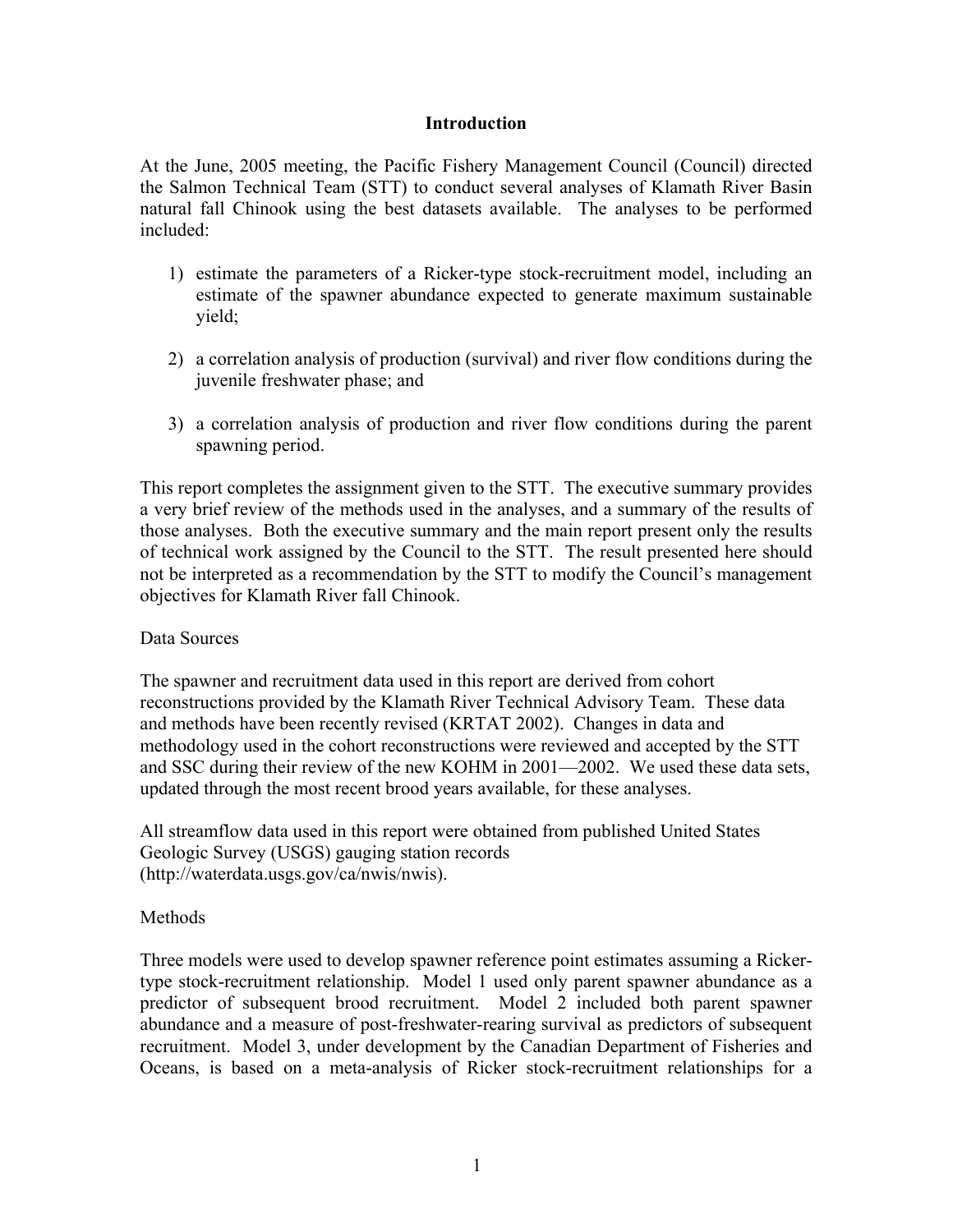number of west coast Chinook stocks, and uses accessible watershed area as a predictor of subsequent recruitment.

For the juvenile freshwater phase analysis, correlation analyses were performed on various river flow measures in the Trinity and Klamath Rivers to cohort-reconstructed age 2 survival rates of fingerlings released from their respective hatcheries.

For the adult spawning period analysis, correlation analyses were performed on minimum, maximum, and monthly average daily flows, and the Model 1 recruitment residuals.

### **Stock-Recruitment Models**

### **Model 1: Ricker model.**

A Ricker stock-recruitment model (Ricker 1954) was fit to all available spawner-recruit data for the natural stock of Klamath River fall Chinook salmon.

#### **Assumptions**

Several assumptions are made in proceeding with this analysis:

- 1. *Density dependent mortality.* For some time period prior to recruitment, the brood instantaneous mortality rate is proportional to the number of parent spawners (Ricker 1954).
- *2. Stationarity.* The average stock-recruitment relationship is constant over time (Hilborn and Walters 1992), i.e., environmental conditions randomly affect survival, independent of stock size or time.
- *3. Lognormal variation.* At any particular spawning stock size the variation in recruitment is lognormally distributed about its average, and acts multiplicatively. This is expected under the Central Limit Theorem of statistics if a combination of normally distributed, random factors affects the instantaneous mortality rate from egg to recruitment (Quinn and Deriso 1999)
- *4. Measurement error.* Error in spawning stock size estimates (measurement error) is small relative to the range of spawning stock sizes observed (CTC 1999:section 1.4). Variation in realized recruitment at any particular spawning stock size (process error) dominates recruitment measurement error.
- 5. *Hatchery/Natural dynamics.* Estimates of spawning stock and recruitment are representative of a natural stock that can be considered independent of hatchery influences.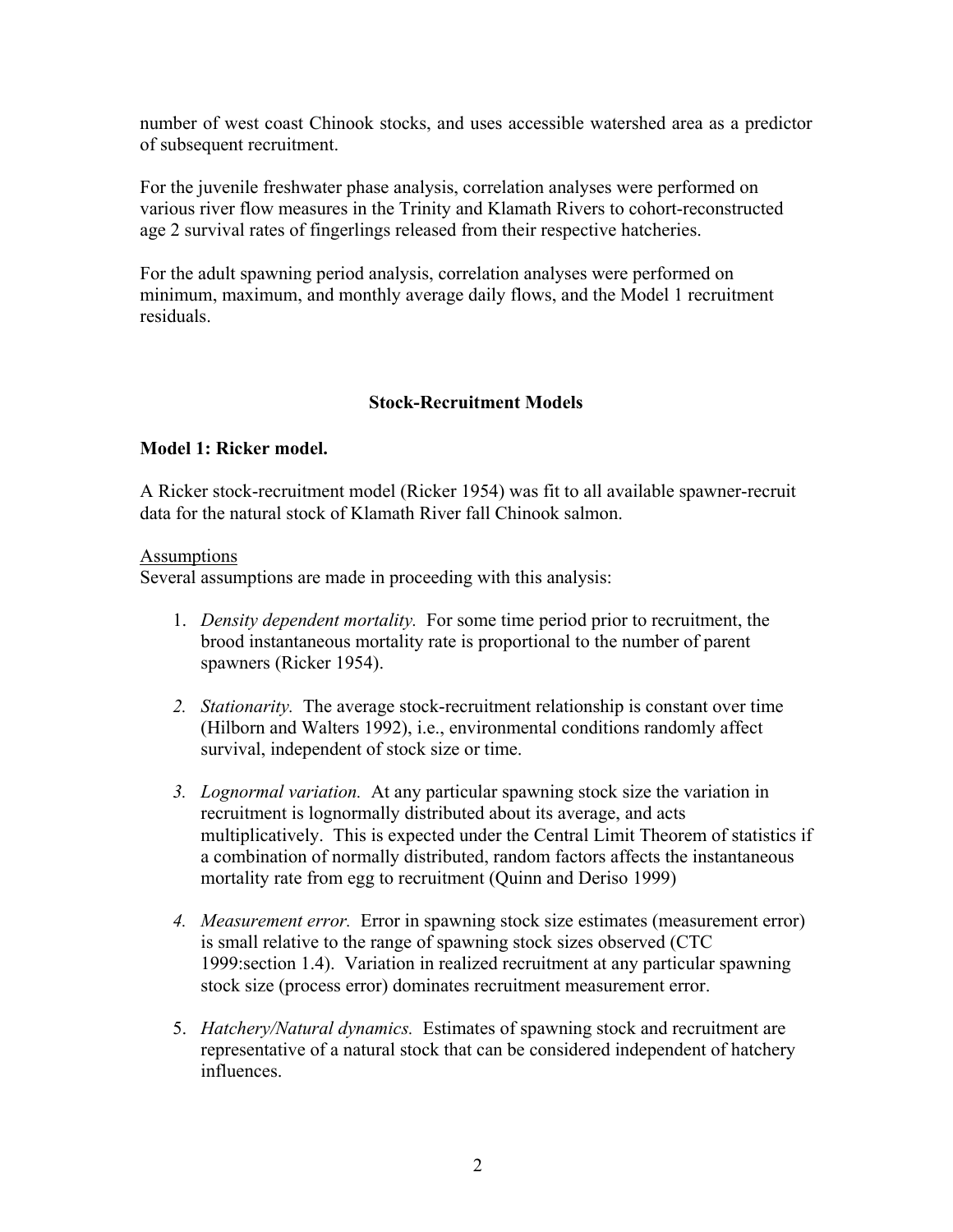- 6. *Aggregate stock.* The contribution of fall Chinook sub-stocks in the Klamath basin is sufficiently stable that parameters for stock-recruit relationships can be adequately estimated by aggregating data.
- 7. *Reproductive potential.* The appropriate metric for spawning stock is abundance, independent of age, except for fish younger than age 3 which are not considered to be important to recruitment dynamics.

#### Methods

In general, the methods we used follow those outlined by the PSC Chinook Technical Committee (CTC 1999:section 1).

*Data.* Parent spawning stock, *S,* was defined as adult spawner abundance in Klamath Basin natural areas (outside hatcheries), and this data was obtained from the California Department of Fish and Game (CDFG 2005). Recruitment, *R*, was defined as the abundance of *S* progeny that survived to ocean age 3 in adult equivalent units (see Appendix A for details), and this data was derived based on the results of cohort reconstructions performed by the Klamath River Technical Advisory Team (as described in Goldwasser et al. (2001)).

*Model/Estimation.* A stochastic form of the Ricker stock-recruitment model (Quinn and Deriso 1999:equation 3.11, CTC 1999:section 1.6.1) was used to represent the data:

$$
R = \alpha S e^{-\beta S + \varepsilon}, \ \varepsilon \sim N(0, \sigma_{\varepsilon}^2), \tag{1.1}
$$

with  $\varepsilon$  being a normally distributed error term. The model was fit to the data by first transforming it into a linear model

$$
log(R/S) = a + bS + \varepsilon,
$$
\n(1.2)

and then using ordinary least-squares regression to estimate the parameters *a*, *b*, and  $\sigma_{\epsilon}^2$ . The Ricker model parameters  $\alpha$  and  $\beta$  were then estimated as

$$
\hat{\alpha} = e^{\hat{a}}, \quad \hat{\beta} = -\hat{b}, \tag{1.3}
$$

where a hat, " $\wedge$ ", denotes an "estimate". The expected (mean) value,  $E($ ), of recruitment at a given spawner abundance, *R|S*, was estimated as

$$
\hat{E}(R \mid S) = (\hat{\alpha}e^{\hat{\sigma}_z^2/2})Se^{-\hat{\beta}S} = \hat{\alpha}'Se^{-\hat{\beta}S},\tag{1.4}
$$

where the term  $e^{\hat{\sigma}_z^2/2}$  largely corrects for the bias arising from the fact that the expected value of  $e^{\epsilon}$  is  $e^{\sigma_e^2/2}$ ; not 1 (Hilborn 1985). Given the  $\hat{E}(R|S)$  function, three spawner abundance reference points were estimated (Ricker 1975:346–347).

 $S_{\text{max}}$ : the spawner abundance expected to generate maximum sustained yield

$$
1 = (1 - \hat{\beta}\hat{S}_{\text{msy}})\hat{\alpha}'e^{-\hat{\beta}\hat{S}_{\text{msy}}}. \tag{1.5}
$$

 $S_{\textit{max}}$  : the spawner abundance expected to generate maximum recruitment

$$
\hat{S}_{\text{max}} = 1/\hat{\beta}.\tag{1.6}
$$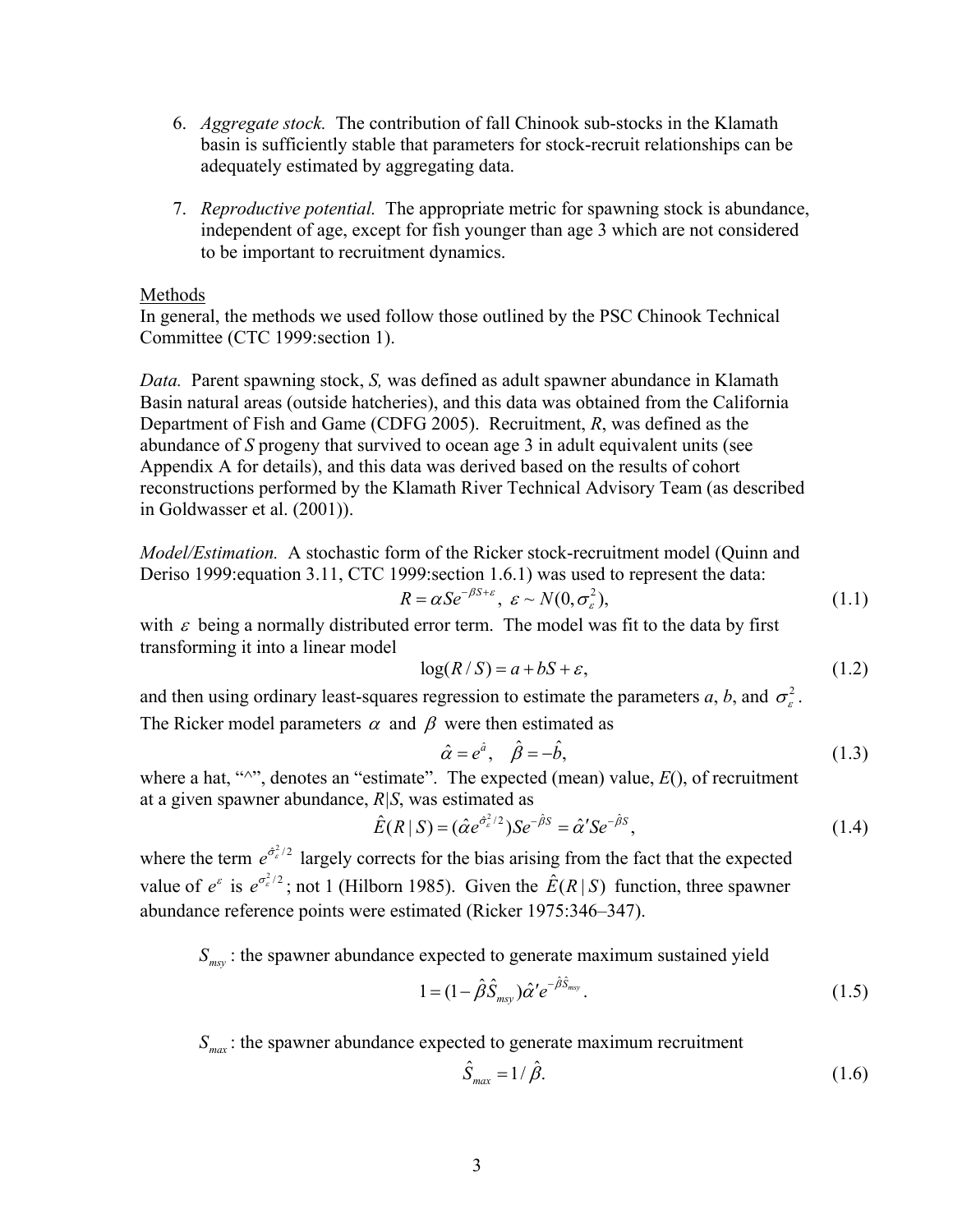$S_{\text{neg}}$ : the spawner abundance expected at unfished equilibrium

$$
\hat{S}_{ueq} = \log(\hat{\alpha}') / \hat{\beta}.
$$
\n(1.7)

Various statistical diagnostics of the model's fit were assessed (see Appendix A for details).

Estimation bias and uncertainty measures for the model parameter and spawner abundance reference point estimates were derived using the bootstrap procedure described by the CTC (1999:18–19), except that regression residuals were re-sampled on the  $log(R/S)$  scale since it is on this scale that the errors are modeled as additive and of constant variance. The bootstrap number of trials was 100,000.

#### Results

*Data.* The  $\{R, S\}$  data are presented in Appendix A Table A1. The extent of the current available data is for brood years 1979–2000, which yields 22 (*R, S*) data points. The range of *S* is (11649, 161793), a span equal to about 13 times the minimum observed *S*, which should provide sufficient contrast for estimation of the Ricker model parameters (CTC 1999:5). The range of *R* is (16213, 368159), and recruit-per-spawner ratios, *R/S*, range from (0.22, 22.42), again indicating sufficient contrast should be present in these data to allow for estimation of the Ricker model parameters (CTC 1999:5). All of the above supports analysis assumption 1. Figure 1 is a plot of *R/S* versus *S*, with the dashed line referencing replacement  $(R/S = 1)$ . The two-digit numbers, *xx*, in the plot denote brood years (19*xx* or 20*xx*). Note that the highest *R/S* values have generally occurred at the lower *S* values, and that the lowest *R/S* values have generally occurred at the higher *S* values, which is consistent with the Ricker model presumption of density dependent mortality.

*Model/Estimation.* Figure 2 is a plot of the transformed data log(*R/S*) versus *S*, with the solid line representing the fitted model on this scale. The corresponding least-squares regression statistics are provided in Appendix A Table A2. The density dependent parameter estimate  $\hat{\beta}$  is statistically significant ( $p < 0.001$ ), and the *R*-squared value is 0.5571, which means that the Ricker model accounts for about half of the density independent model residual variation in  $log(R)$  (see Appendix A for the basis of this interpretation). Figure 3 is a plot of the untransformed (*R, S*) data, with the solid curve representing  $\hat{E}(R | S)$ , and the dashed line referencing 1:1 replacement. Note that there is considerable unexplained variation in *R* about the  $\hat{E}(R | S)$  curve. The Ricker model parameter and spawner reference point estimates are presented in Table 1, along with associated 90% confidence intervals. All of these results presume the Ricker model is appropriate for these data. A variety of regression diagnostics (Appendix A Figures A1– A4) performed to address this presumption did not indicate a lack of model fit, or violation of analysis assumptions 1–3.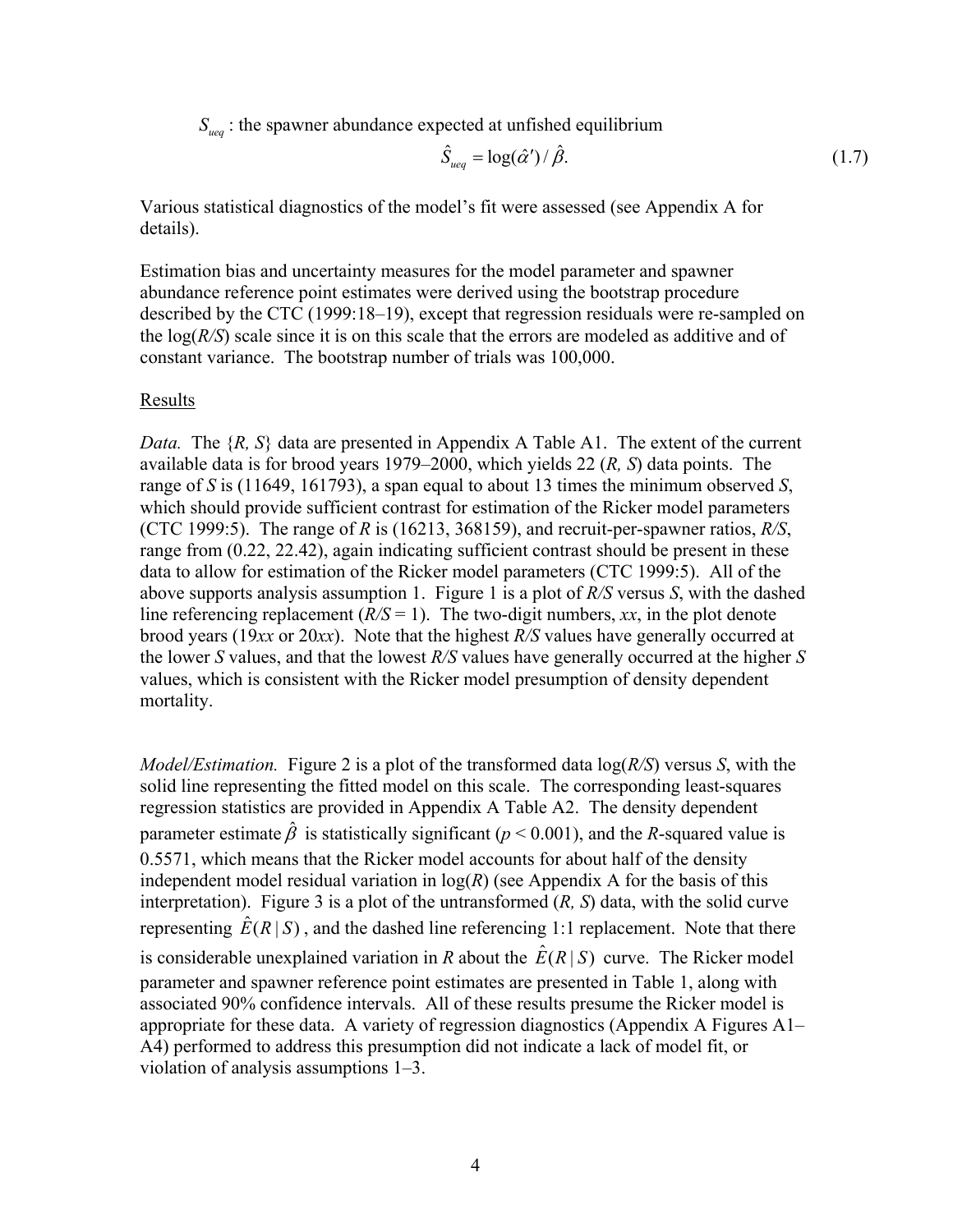## Ricker model



Figure 3. Expected value Ricker model.

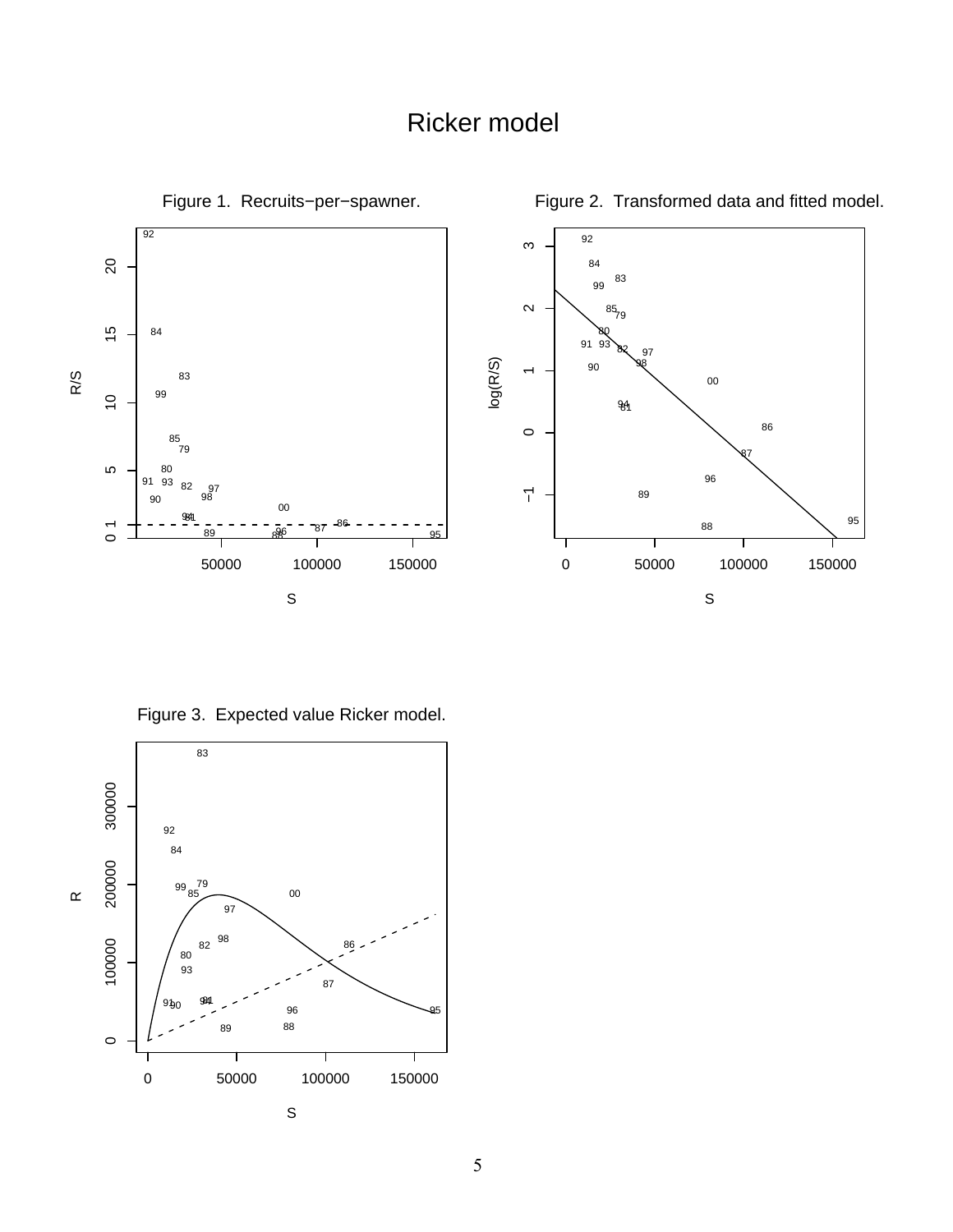| Quantity                 | Point Estimate | 90% Confidence Interval       |
|--------------------------|----------------|-------------------------------|
| $\alpha$                 | 8.5277         | $(5.2176 - 13.673)$           |
| β                        | 0.000025171    | $(0.000017656 - 0.000033364)$ |
| $\sigma_{\varepsilon}^2$ | 0.81089        | $(0.39482 - 1.1170)$          |
| $\alpha'$                | 12.791         | $(7.7302 - 19.201)$           |
| $S_{\text{msy}}$         | 32,700         | $(25,800-42,600)$             |
| $S_{max}$                | 39,700         | $(30,000 - 56,600)$           |
| $S_{ueq}$                | 101,300        | $(83,400 - 124,200)$          |

*Table 1*. Ricker model parameter and spawner reference point estimates.

#### **Model 2: Ricker model w/ survival.**

An index of early-life survival was incorporated into the Ricker stock-recruitment model of the previous section, and the model was fit to all available spawner-recruit data for the natural stock of Klamath River fall Chinook salmon.

#### **Assumptions**

The previous analysis assumptions  $(1-7)$  apply, in addition to the following one:

8. *Survival rate index.* The instantaneous mortality rate for Klamath Basin hatchery fingerlings from release to age 2 (four month period following release) is proportional to that of naturally produced outmigrants over this same period.

## Methods

The assessment methods used for Model 2 build on those used for Model 1, and again generally follow the methods outlined by the PSC Chinook Technical Committee (CTC 1999:section 1).

*Data.* Early-life survival was estimated for hatchery fingerling cwt groups over the fourmonth period immediately following release (May—Aug) based on the results of cohort reconstructions performed by the Klamath River Technical Advisory Team (as described in Goldwasser et al. (2001)). For each brood year a weighted average, s', of the survival rate estimates for Iron Gate Hatchery (IGH) and Trinity River Hatchery (TRH) fish was derived (see Appendix B for details).

*Model/Estimation.* Model 1 was extended to include early-life survival as a covariate as follows (CTC 1999:p.9–10):

$$
R = \alpha S e^{-\beta S + \theta(s-\overline{s})+\varepsilon}, \ \varepsilon \sim N(0, \sigma_{\varepsilon}^2), \tag{2.1}
$$

where  $s = \log(s')$  and  $\bar{s} = \text{mean}(s)$  over the 22 brood year data set. Notice that the productivity coefficient is now brood-year-specific,  $\alpha e^{\theta(s-\bar{s})}$ , and depends on the value of *s*. With the above parameterization,  $\alpha$  now represents the productivity under average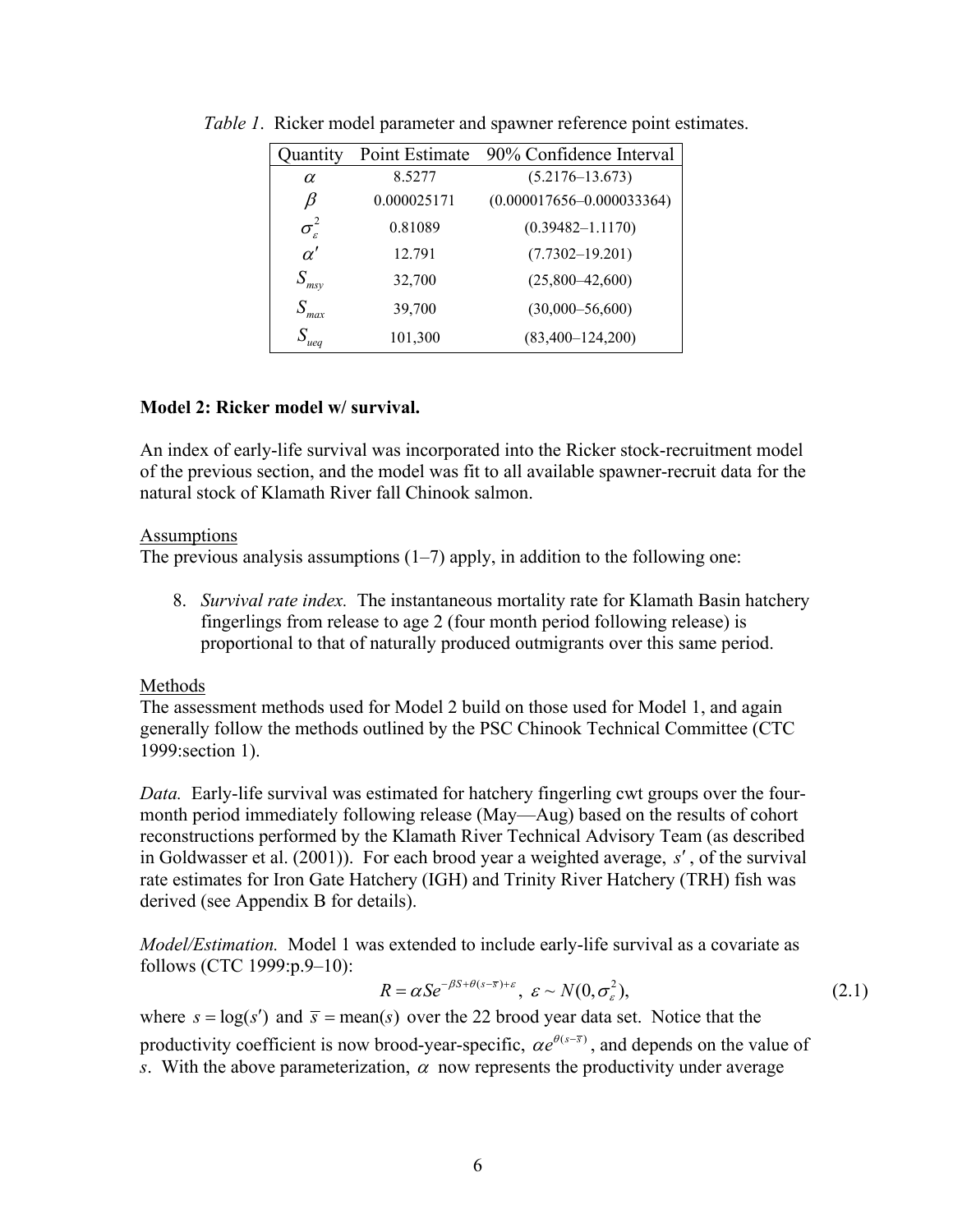conditions  $(s = \overline{s})$ . The model was fit to the data by first transforming it into a linear model

$$
log(R/S) = a + bS + c(s - \overline{s}) + \varepsilon,
$$
\n(2.2)

and then using ordinary least-squares regression to estimate the parameters *a*, *b, c*, and  $\sigma_s^2$ . The Model 2 parameters  $\alpha$ ,  $\beta$ , and  $\theta$  were then estimated as

$$
\hat{\alpha} = e^{\hat{a}}, \quad \hat{\beta} = -\hat{b}, \quad \hat{\theta} = \hat{c} \,. \tag{2.3}
$$

The expected value of recruitment at a given spawner abundance was estimated as

$$
\hat{E}(R \mid S) = (\hat{\alpha}e^{\hat{\sigma}_e^2/2})Se^{-\hat{\beta}S + \hat{\theta}(s-\overline{s})} = \hat{\alpha}'Se^{-\hat{\beta}S + \theta(s-\overline{s})};
$$
\n(2.4)

also dependent on *s*. Given the  $\hat{E}(R | S)$  function, the three spawner abundance reference points,  $S_{\text{msy}}$ ,  $S_{\text{max}}$ , and  $S_{\text{ueq}}$ , were estimated as:

$$
1 = (1 - \hat{\beta}\hat{S}_{msy})\hat{\alpha}'e^{-\hat{\beta}\hat{S}_{msy} + \hat{\theta}(s-\bar{s})},
$$
\n(2.5)

$$
\hat{S}_{max} = 1/\hat{\beta},\qquad(2.6)
$$

$$
\hat{S}_{ueq} = \left[ \log(\hat{\alpha}') + \hat{\theta}(s - \overline{s}) \right] / \hat{\beta} \,. \tag{2.7}
$$

$$
\hat{S}_{msy}
$$
 and  $\hat{S}_{ueq}$  were computed assuming average early-life survival ( $s = \overline{s}$ ).

To examine the benefit of including *s* in the recruitment model, the observed relationship between the two predictor variables *s* and *S* was explored, as was the relationship between the Model 1 residual variation in log(*R/S*) and that portion of *s* unaccounted for by *S*. The latter provides a direct gauge of the utility of including *s* in the recruitment model, and is complementary to comparison of the Model 2 versus Model 1 regression statistics.

The diagnostics previously described for Model 1 were also used as a check on the aptness of Model 2 (see Appendix B for further details).

Estimation bias and uncertainty measures for the model parameter and spawner abundance reference point estimates were derived using the bootstrap procedure previously described for Model 1.

#### Results

*Data.* The  $\{s'\}$  data are presented in Appendix B Table B1. The range of s' over the 22 brood year dataset is (0.00043, 0.0625), and the range of *s* is (-7.76, -2.77). Figure 4 is a plot of the  $s_{IGH}$  and  $s_{TRH}$  time series, and the derived *s*. Typically,  $s_{IGH} < s_{TRH}$ . The  $s_{IGH}$ and  $s_{TRH}$  time series display a remarkable coherence (Figure 4) given the two series were independently derived.

*Model/Estimation.* The covariation between *s* and *S* is displayed in Figure 5. The solid line is the least-squares regression fit, which though marginally significant ( $p = 0.0535$ ), has a low R-squared value of 0.1739 (Appendix B Table B2). The brood years corresponding to the six highest recruit-per-spawner values in the dataset are boxed in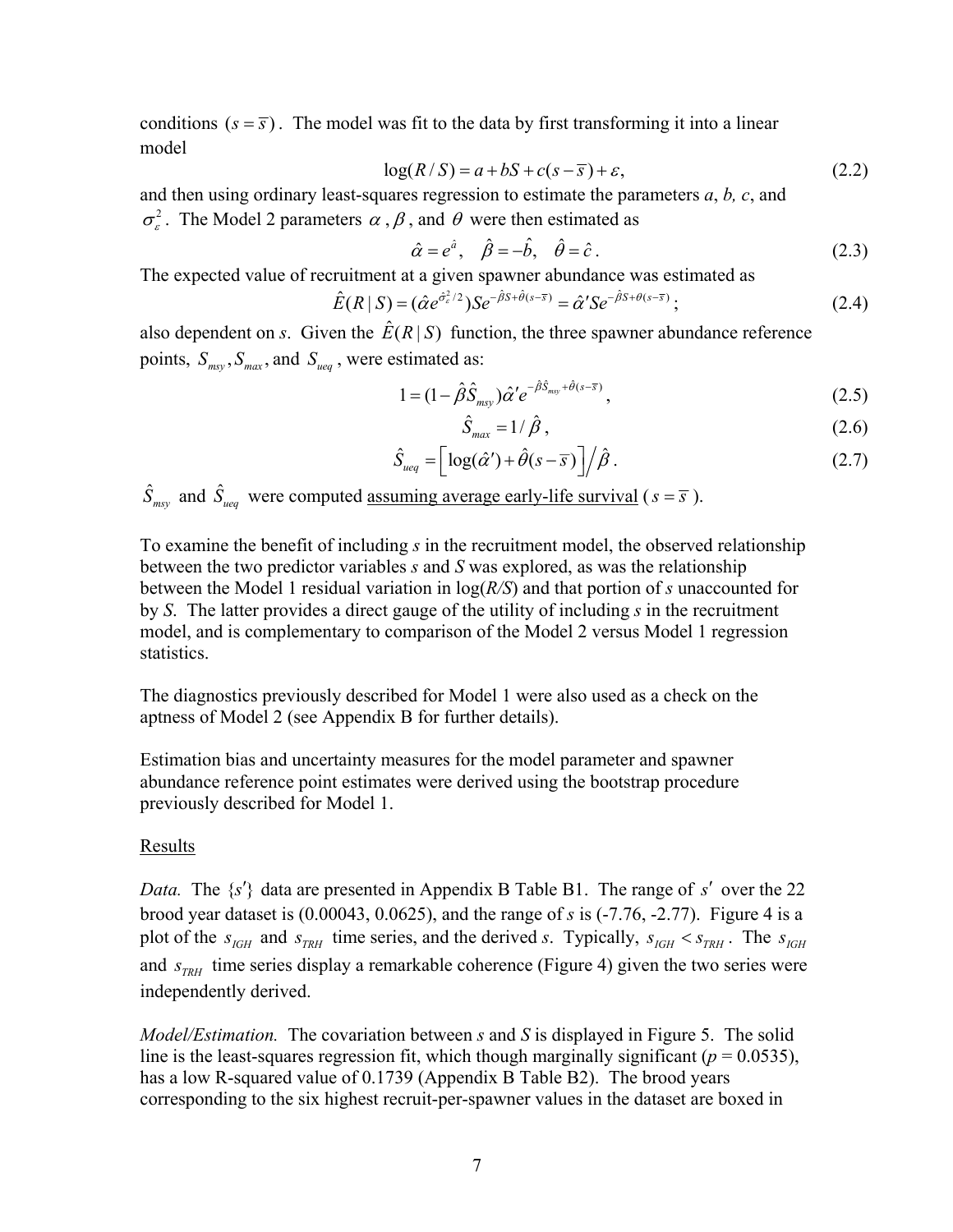Figure 5; the six lowest are circled. Model 1 assumes that high *R/S* values are entirely a result of low stock size (and random process error). Figure 5 strongly suggests that these high *R/S* values are partially accounted for by a relatively high early-life survival for those brood years. Similarly, Figure 5 suggests that the low *R/S* values associated with high stock-sizes are partially accounted for by a relatively low early-life survival for those brood years.

One measure of the value of incorporating *s* in the Ricker model is to answer the question: What portion of the Model 1 residual variation can be explained by that portion of *s* unaccounted for by *S*? Figure 6 is a plot of the residuals of the Figure 2 model against the residuals of the Figure 5 model. High log(*R/S*) residuals are associated with high *s* residuals, and low log(*R/S*) residuals are associated with low *s* residuals. The solid line is the least-squares regression which is highly significant ( $p < 0.0001$ ), and *s* accounts for 54.5% of the Model 1 residual variation (Appendix B Table B2). Thus, *s* is a significant predictor of recruitment success, above and beyond *S*, and should be incorporated into the stock-recruitment analysis in the form of Model 2.

The least-squares regression statistics for Model 2 are provided in Appendix B Table B2. On the whole, Model 2 is highly significant  $(p < 0.0001)$  relative to the density independent model, and the R-squared value substantially improves to 0.7986, which means that Model 2 accounts for about 80% of the density independent model residual variation in  $log(R)$  (see Appendix A for the basis of this interpretation). The coefficient of *s* in Model 2 is significant ( $p = 0.00013$ ) and, in agreement with the Figure 6 analysis results, its inclusion accounts for 54.5% of the Model 1 residual variation (Appendix B Table B2). Figure 7 is a plot of the untransformed (*R, S*) data, with the solid curve representing the estimated Model 2 expected value assuming average early life survival,  $\hat{E}(R | S, s = \overline{s})$ , with the dashed line referencing 1:1 replacement. Recall that for Model 2, the Ricker curve is year-specific in that it depends on the value of *s*. Assuming  $s = \overline{s}$ , the Model 2 curve is less steep and descends less quickly than the Model 1 curve (compare Figures 3 and 7), which derives from the uneven distribution of *s* values across the range of *S*. The Model 2 parameter and spawner reference point estimates are presented in Table 2, along with their respective 90% confidence intervals. The  $\hat{S}_{\text{msy}}$  and  $\hat{S}_{ueq}$  values are conditional on  $s = \overline{s}$ . All of these results presume Model 2 is appropriate

for these data. A variety of regression diagnostics (Appendix B Figures B2–B5) performed to address this presumption did not indicate a lack of model fit, or violation of analysis assumptions 1–3.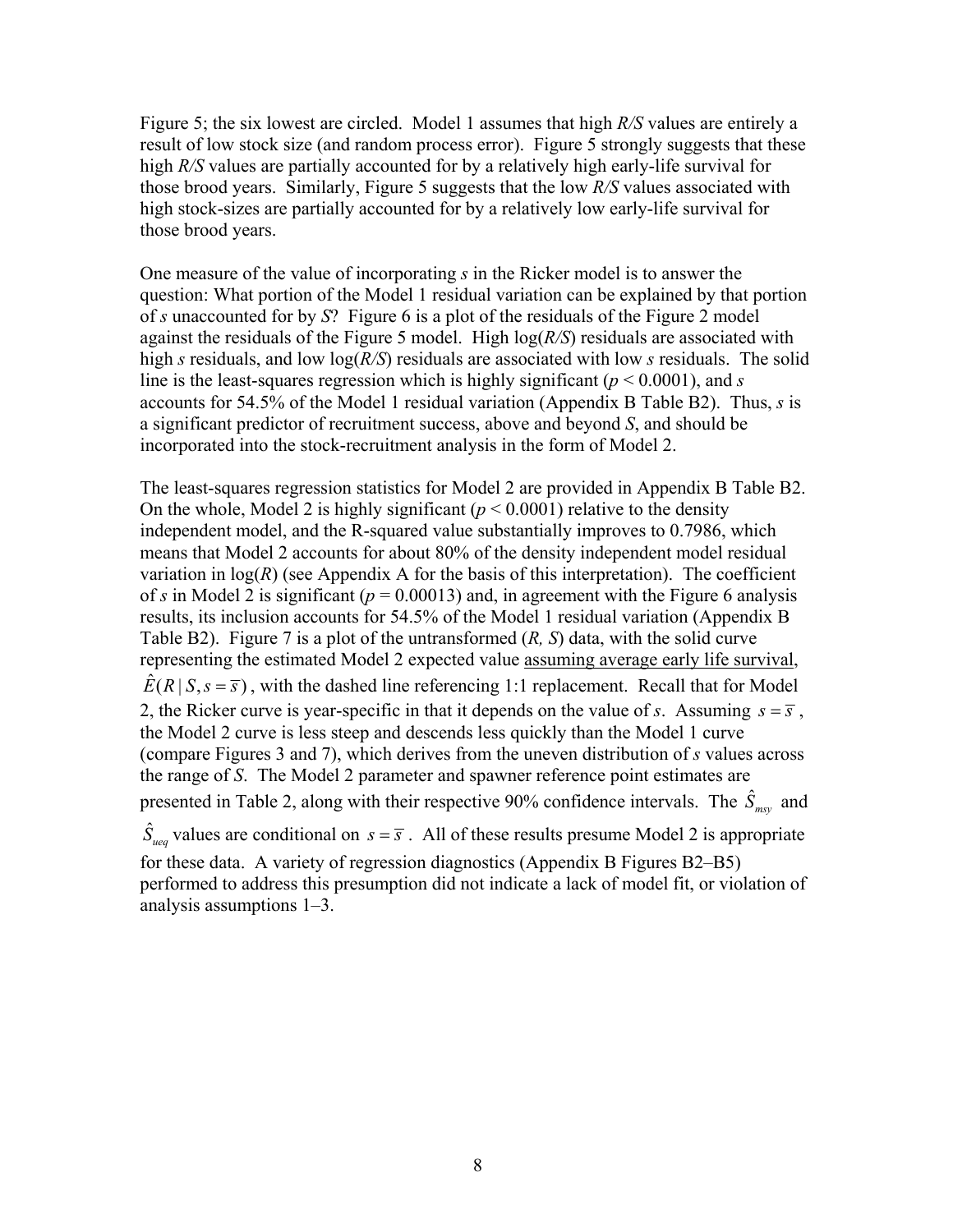

Figure 4. log(survival) time series.



Figure 5. Covariation: log(survival) and S.

Figure 6. Covariation: log(R/S) and s, unaccounted for by S.



Figure 7. Expected value Ricker model w/ s=s.

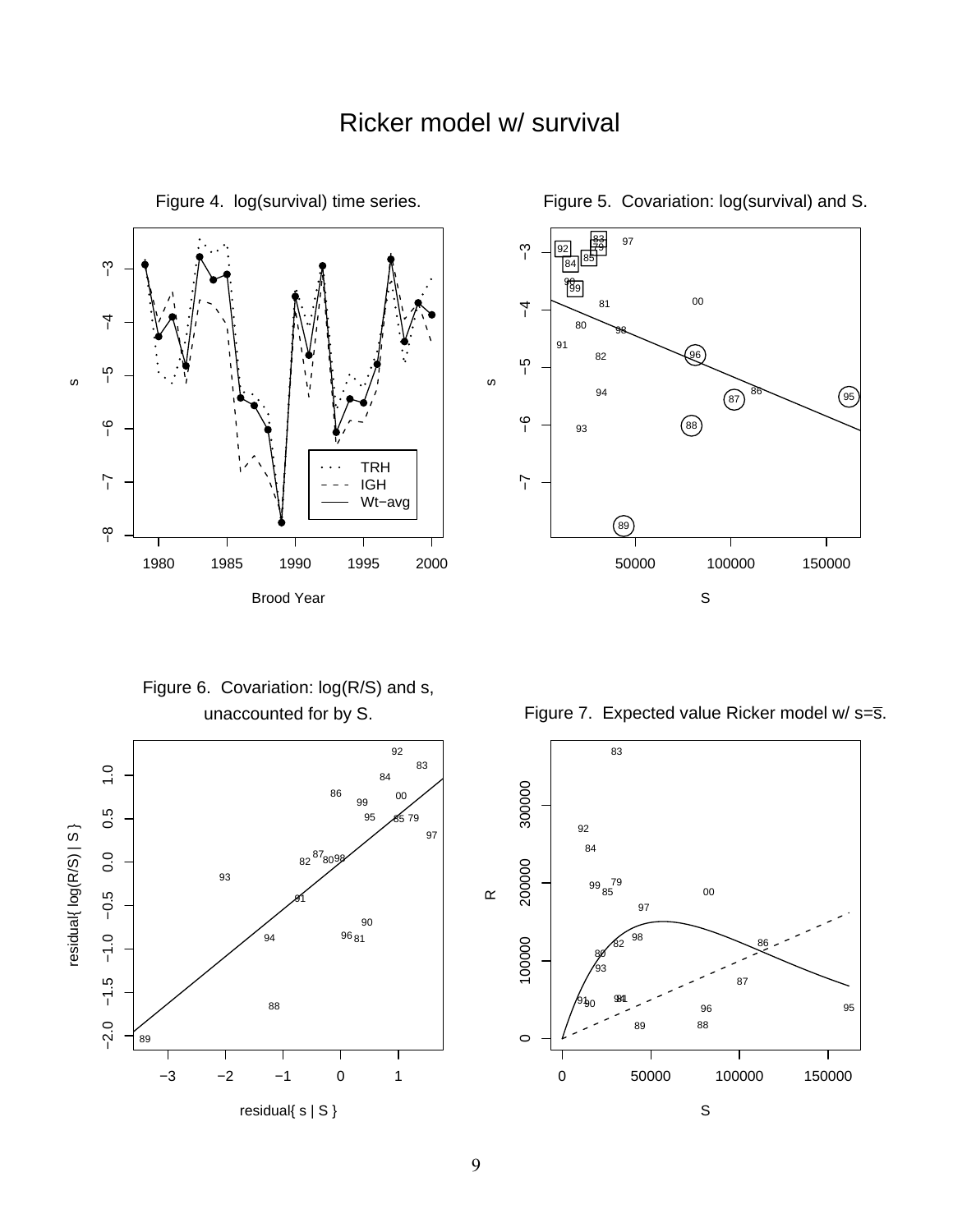| Quantity                 | Point Estimate | 90% Confidence Interval       |
|--------------------------|----------------|-------------------------------|
| $\alpha$                 | 5.9218         | $(4.1698 - 8.3184)$           |
| β                        | 0.000017567    | $(0.000011879 - 0.000023564)$ |
| $\theta$                 | 0.54327        | $(0.37317 - 0.72115)$         |
| $\sigma_{\varepsilon}^2$ | 0.38821        | $(0.19045 - 0.48619)$         |
| $\alpha'$                | 7.1904         | $(4.9564 - 9.7130)$           |
| $S_{\text{msy}}$         | 40,700         | $(32,200-54,100)$             |
| $S_{max}$                | 56,900         | $(42,400 - 84,200)$           |
| $S_{ueq}$                | 112,300        | $(91,500-142,400)$            |

Table 2. Model 2 parameter and spawner reference point estimates. The  $\hat{S}_{msy}$  and  $\hat{S}_{ueq}$  values are conditional on  $s = \overline{s}$ .

### **Discussion: Model 1, Model 2.**

#### Assumptions

We first briefly discuss analysis assumptions  $1-8$  in light of the observed data and analysis results.

- *1. Density dependent mortality.* The highest *S/R* ratios have occurred at lower levels of spawner abundance, and vice-versa, which is consistent with, though not necessarily proof of, density dependent mortality. As a result, the {*S, R*} data are clearly more consistent with the density dependent recruitment models (Models 1 and 2) than a density independent recruitment model.
- *2. Stationarity.* Background processes whose effects on mortality have not occurred randomly with respect to stock size during the period when the  $\{S, R\}$  data was collected may seriously bias the estimated spawner-recruit relationship in terms of future predictions. Our analysis strongly suggests that the magnitude of density independent early-life survival over the four-month period following the onset of juvenile outmigration may not have been randomly distributed across the range of observed stock sizes (relatively higher *s* values were associated with lower *S* values, and vice-versa), and this is the rationale for including *s* as a covariate in the Ricker model. Other, currently unrecognized, factors may have influenced the observed  $\{S, R\}$  relationship as well.
- *3. Lognormal variation.* The Model 1 and 2 residual variation in log(*R*) is largely consistent with this distributional assumption.
- *4. Measurement error.* There are currently 22 (*S, R*) data points, and the contrast within these data appear to be sufficient for identifying/estimating the parameters of a Ricker stock-recruitment relationship in the presence of measurement error. The actual contributions of process and measurement errors to the overall variation in *R* at any particular value of *S* are not presently known. Process error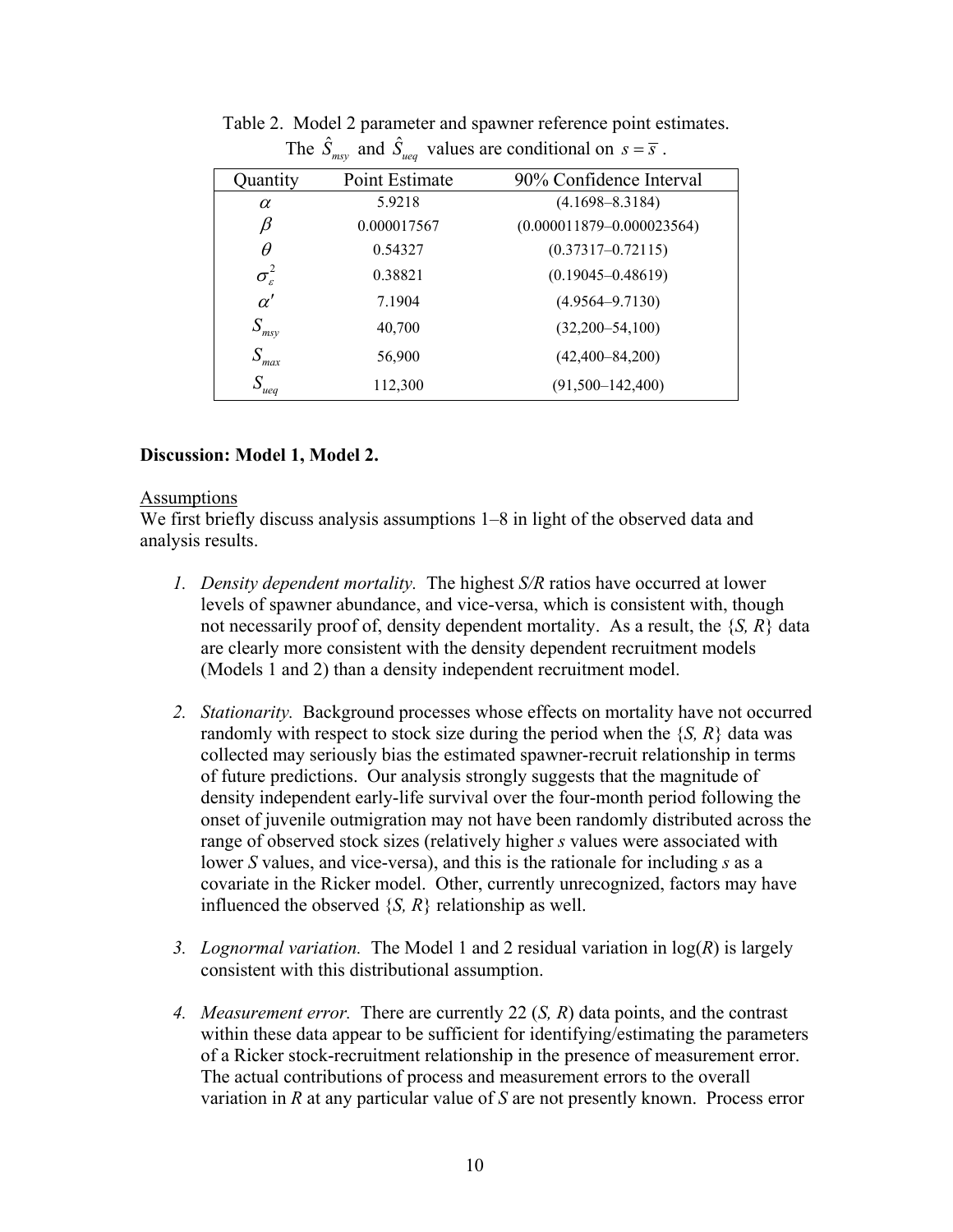was assumed to dominate recruitment measurement error. This assumption is precautionary, i.e., estimates of spawner reference points would be lower as the relative contribution of measurement error increases.

- *5. Hatchery/Natural dynamics.* The adequacy of this assumption (independence) is contingent on the stray rate of hatchery fish into natural areas, particularly in the proximity of the Klamath Basin's two production hatcheries. If the stray rate were to increase in the future, and the offspring of these spawners are not as fit as their natural-origin counterparts, the currently estimated spawner-recruit curve would be overly-optimistic of the productivity of the "natural" stock.
- *6. Aggregate stock.* Differing maturation schedules and river conditions for the Klamath and Trinity River stocks argue for conducting separate spawner-recruit analyses for the two systems. However, the available data are insufficient to reliably conduct such an analysis. Even so, if one of these two sub-basin stocks has a lower productivity than the other (or if this is true of any other stock subunits), then managing according to the composite  $\hat{S}_{\text{msy}}$  may seriously deplete, and even extirpate, these less productive stock sub-units over time (Walters and Cahoon 1985).
- *7. Reproductive potential.* Failing to account for age 2 fish on the spawning grounds is unlikely to have significantly affected the analysis conclusions. Data are insufficient to determine if the recruit-per-spawner ratio is a function of the age-sex composition of the adult (age 3 and older) spawning stock.
- *8. Survival rate index.* The proportionality assumption cannot be directly confirmed, but if this rate primarily reflects early-life marine environmental conditions, then it is entirely plausible (discussed further below). The explanatory power of *s* as a predictor of natural-stock recruitment variability was clearly significant, and consistent with this assumption.

## Model 1 versus Model 2.

The Model 1 (Ricker without survival) estimated recruitment curve is rather steep near the origin ( $\hat{\alpha}_1$  = 8.5) which, in and of itself, is indicative of a rather productive stock, especially considering that the age of recruitment in our analysis was defined as ocean age 3 (September 1). However, the Model 1 estimated spawning stock size resulting in maximum recruitment,  $\hat{S}_{max,1} = 39,700$ , seems rather low for a basin of this size, and is no where near the value predicted under the habitat-based meta-analysis recruitment model for West Coast Chinook presented in this report. The Model 1 estimate  $\hat{S}_{msv,1} = 32,700$  is 2,300 fish less than the current minimum spawner floor value of 35,000. This is consistent with the findings of the KRTAT (1999) which suggested, based on a Model 1 spawner-recruit curve fit to the 1979–1993 brood year data, that  $S_{\text{msy}}$  was between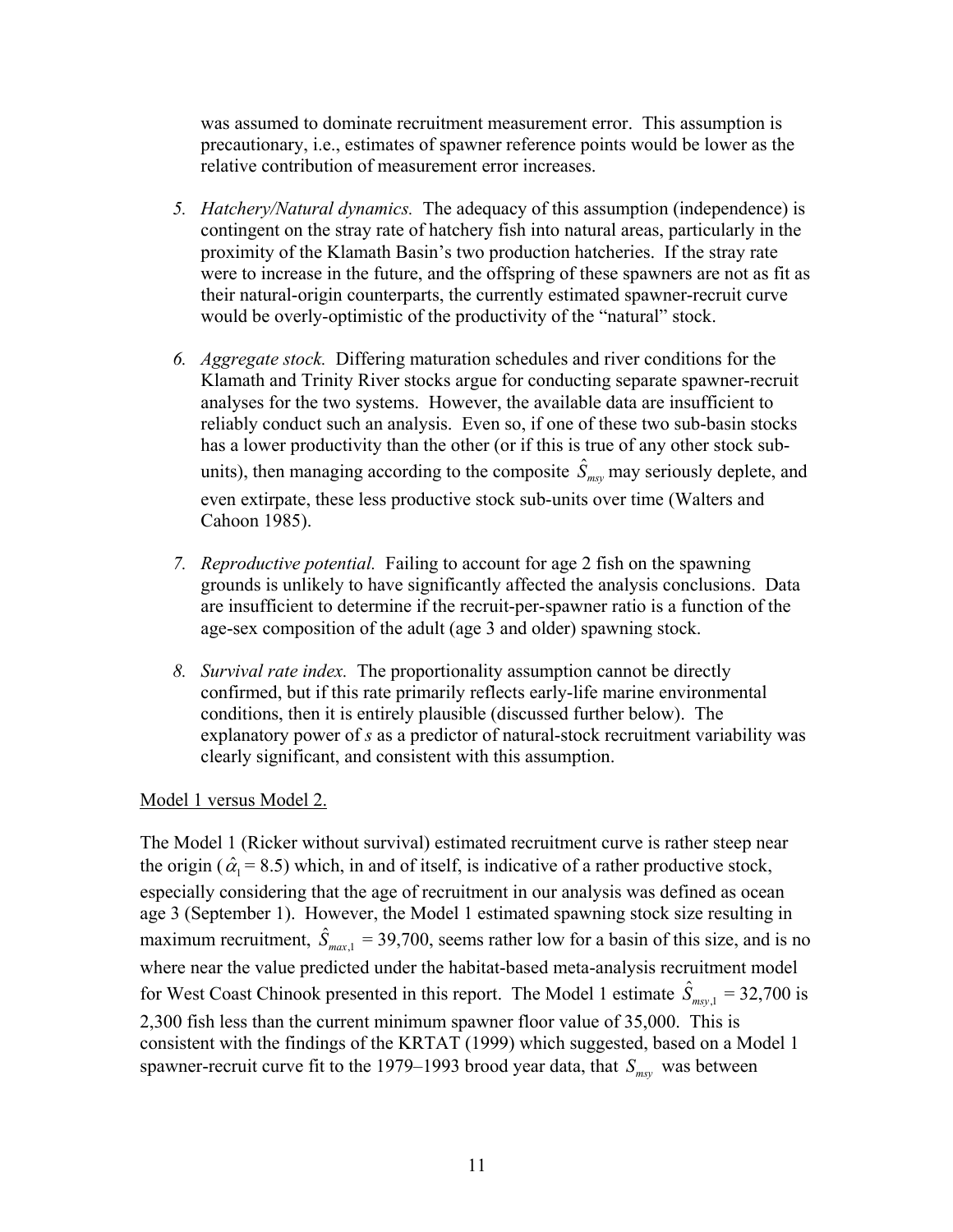30,000 and 35,000 fish, depending primarily on the level of imprecision in preseason ocean abundance forecasts.

In contrast, the Model 2 (Ricker with survival) estimated recruitment curve corresponding to the average value of *s* is less steep and descends less quickly than the Model 1 curve. This derives from the apparent non-random distribution of *s* with respect to *S* for the years examined in this analysis. Generally, *s* was relatively high for those brood years produced at low stock abundances, and thus under the average *s* observed for the entire dataset, the expected productivity will be reduced when compared to that of Model 1. The Model 2 productivity estimate ( $\hat{\alpha}_2 = 5.9$ ) is 30% less, and  $\hat{S}_{max,2} = 56,900$  is 40% greater, than the Model 1 estimates as a result. The unexploited equilibrium spawner stock size under the two models is similar. The Model 2 estimate under average survival conditions is  $\hat{S}_{ueq,2} = 112,300$ , which is 11,000 fish higher than  $\hat{S}_{ueq,1}$ . For Model 2, again assuming average survival conditions,  $\hat{S}_{msy,2} = 40,700$ , which is 5,700

fish more than the current minimum spawner floor value of 35,000. Other  $\hat{S}_{msy,2}$  values would result under alternative assumptions about the magnitude of *s*. For example, a more risk-averse value of *s* might be considered during periods of poor early-life survival conditions.

The statistical support for both density dependent models was strong relative to a density independent recruitment model. Recruits-per-spawner declined with increasing spawning stock size consistent with the Model 1 and 2 assumption of density dependent mortality. The estimated density dependent parameters for Model 1 and 2,  $\hat{\beta}_1$  and  $\hat{\beta}_2$ , respectively,

were statistically significant, as was the Model 2 survival coefficient,  $\hat{\theta}$ . Fifty-six percent of the density independent model residual variation in log(*R*) was accounted for by Model 1; 80% was accounted for by Model 2. The incorporation of the covariate *s* into the Ricker model accounted for 55% of the Model 1 residual variation in log(*R*), with  $\hat{\theta}$  being statistically significant at the

 $p = 0.00013$  level. This one additional parameter in the model provided an as good or better fit than Model 1 to 20 of the 22 (*R, S*) data points (exceptions were brood years 1979 and 1997). The significance of *s* implies that the stationarity assumption may have been violated for Model 1 (time-dependent  $\alpha$  a function of *s*). The statistical support for including *s* as a covariate in the Ricker model is compelling.

## Early-life survival

As discussed by the CTC (1999:10), the fitted stock-recruitment relationship can be strengthened by including marine survival as a covariate. This also holds true for measures of survival during density independent freshwater life-stages. The relationship will be strengthened when the variation in the survival measure unaccounted for by *S* correlates well with the log(*R/S*) Ricker model residuals, as was demonstrated for the survival index *s* proposed here  $(r = 0.74)$ .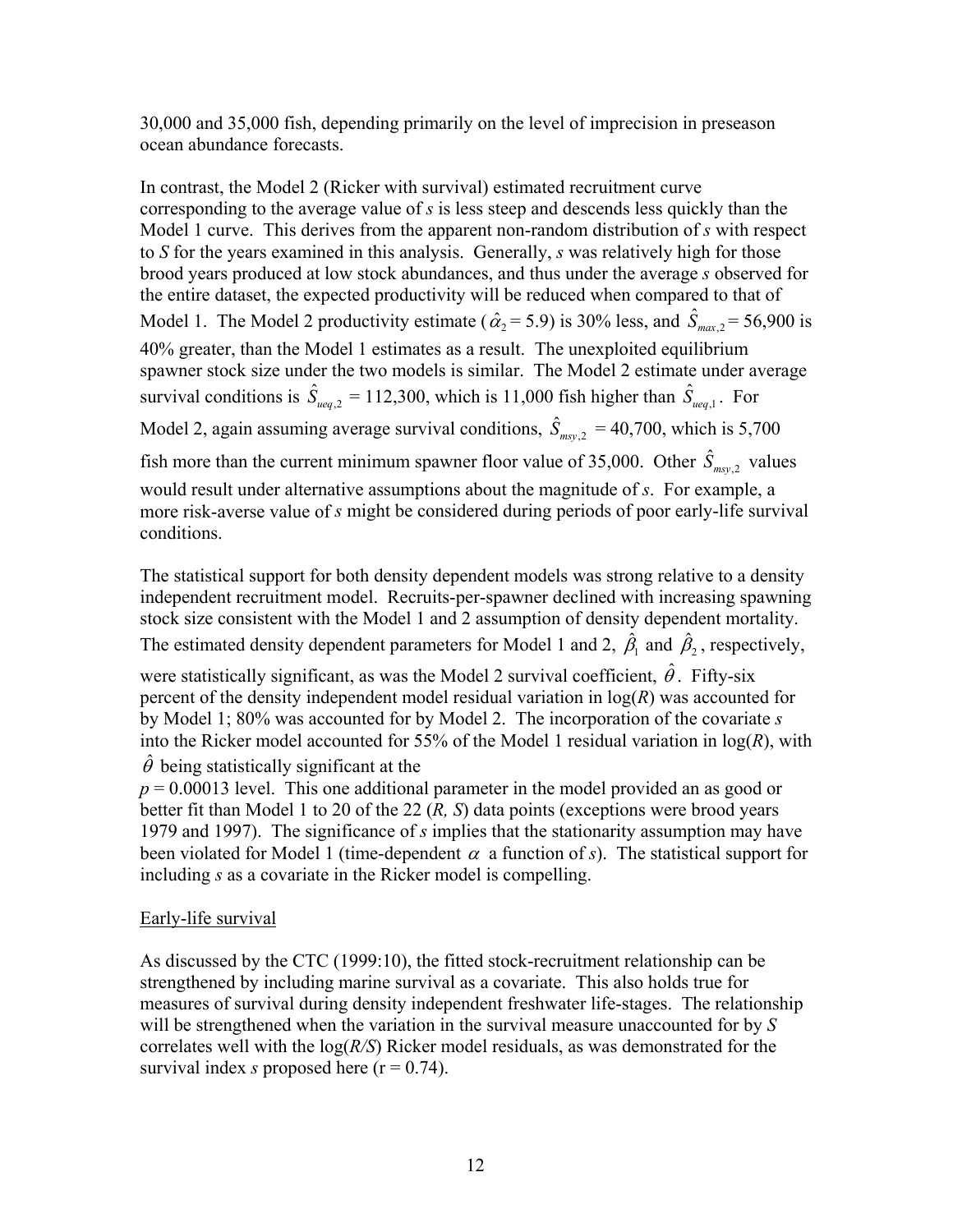The hatchery fingerling release-to-age-2 survival rate was selected as a surrogate index for the survival rate of progeny from natural spawning escapement. No comparable time series of survival estimates is available for the natural stock. The use of the *s* time series in our analysis does not require that the hatchery and natural stocks have equivalent survival rates, but only depends on the assumption that the survival of both stocks varies proportionately and synchronously.

The independently derived  $\{s_{IGH}\}\$  and  $\{s_{TRH}\}\$  time series were strongly coherent, and clearly suggestive of an annual effect. There are three plausible sources for this effect: (a) hatchery effect; (b) downstream migration effect; or (c) early-life marine effect. A hatchery effect seems unlikely for an annual signal in that the hatcheries are independently operated, but would have to have the same relative annual effect on *s* each and every year. A downstream migration effect also seems questionable for an annual signal in that the majority of the downstream migration route for the two hatchery stocks is in different river systems (although annual climatic events may shape the environment in both systems similarly). An early-life marine signal seems the most plausible. This is the environment shared by both hatchery stocks, and when coupled with the fact that IGH and TRH hatchery fingerlings take only about three weeks to outmigrate, this suggests that *s* may primarily reflect early-life marine survival (first three months), and explain why *s* correlated so well with recruitment success for the natural stock.

#### **Model 3: Habitat-based methods for estimating stock-recruit reference points**

The potential of the Klamath watershed to produce Chinook can be evaluated through an assessment of suitable habitat. In 1985, the California Department of Fish & Game estimated a range for the optimum spawning escapement for the Klamath basin of between 40,100 to 105,900, based on expert opinion of field biologists (Hubbel and Boydstun 1985). More recently, in June 2005, the Pacific Salmon Commission's Chinook Technical Committee accepted a habitat-based method for estimating maximum sustained yield (MSY) escapement levels. The method, under development by the Canadian Department of Fisheries and Oceans (CDFO), is based on a meta analysis involving stock-recruit models for several stocks along the coast (Chuck Parken, CDFO, personal communication August, 2005). In its present form, the CDFO model estimates the spawning escapements associated with MSY, maximum production, and unfished equilibrium ( $S_{\text{msy}}, S_{\text{max}}$ , and  $S_{\text{ueq}}$ , respectively) using a single variable, accessible watershed area (square kilometers for 5<sup>th</sup> order and higher streams for stocks with oceantype life histories). The current watershed area for  $5<sup>th</sup>$  order and higher streams in the Klamath Basin below impassable barriers is estimated as 16,561 square kilometers.

#### Methods:

CDFO's approach is derived from a meta analysis of Chinook salmon populations from the Oregon coast through Southeast Alaska using Ricker stock-recruitment relationships, assuming multiplicative, lognormal error: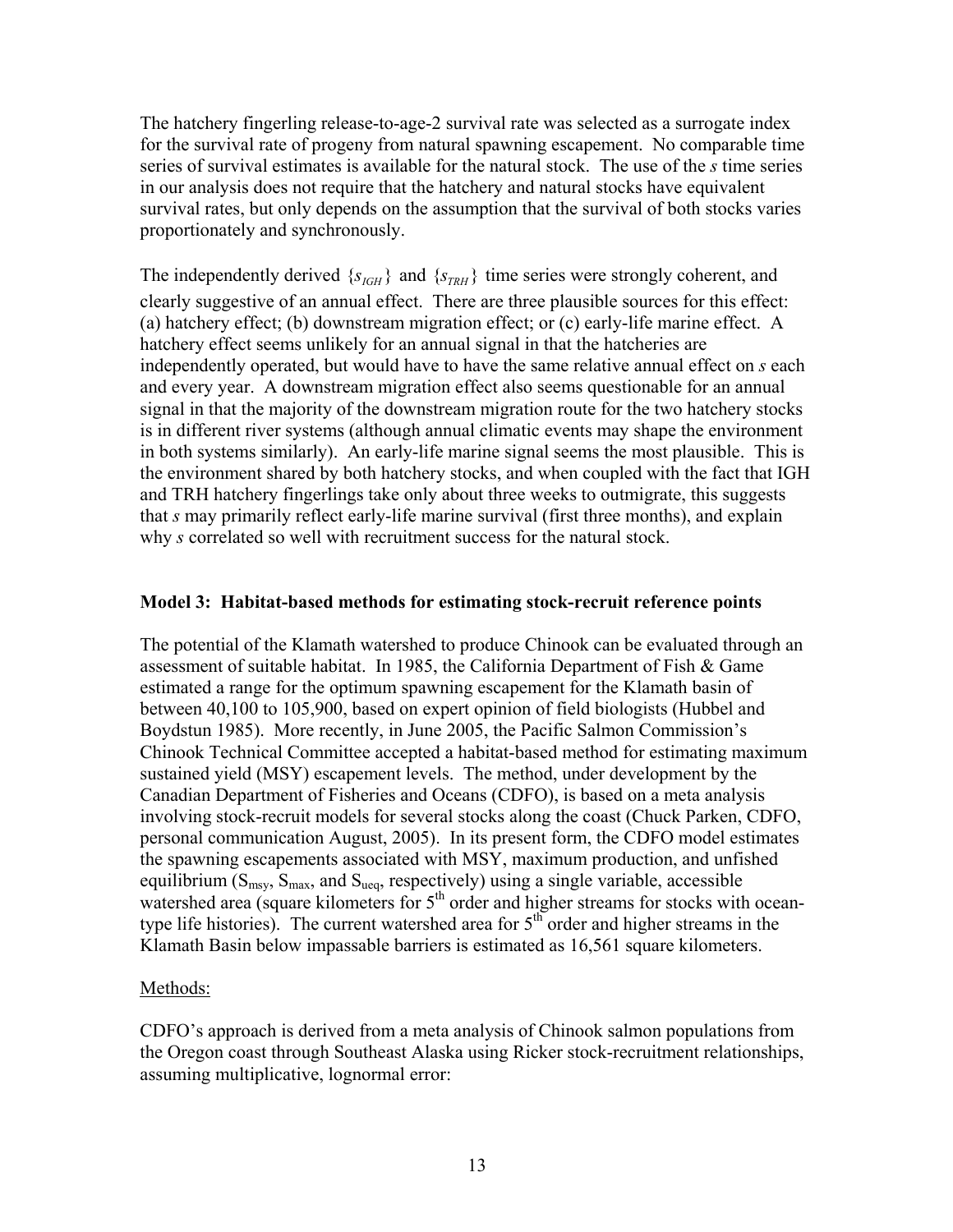where 
$$
R
$$
 = recruitment  
\n $S$  = spawners  
\n $\alpha$  = slope at origin  
\n $\beta$  = the capacity parameter  
\n $\varepsilon$  = lognormal process error with mean 0 and variance  $\sigma^2$ 

 $R = \alpha * S * e^{-\beta}$   $\exp(c)$ 

For each Ricker stock-recruitment relationship the biological reference points of  $S_{\text{msy}}$ ,  $S_{\textit{max}}$ , and  $S_{\textit{ueq}}$  were calculated and the relationship between the reference points and habitat was estimated assuming an allometric relationship with a single habitat parameter, accessible watershed area (WA):

$$
y = a * WA^{b} * \exp(\varepsilon)
$$
 (3.1)

The relationship was estimated by linear regression using the log-transform of the model:

$$
log(y) = log(a) + b log(WA) + \varepsilon
$$
\n(3.2)

Parameters were estimated separately for ocean and stream-type Chinook. Twelve stocks<sup>1</sup> were employed to estimate parameters for ocean-type Chinook in the CDFO Habitat Model.

Reference points ( $y = S_{\text{msv}}, S_{\text{mav}}, S_{\text{ueq}}$ ) are calculated using the following equation:

$$
\hat{y} = WA^{\hat{b}} * e^{\log(\hat{a}) + (\frac{\hat{\sigma}^2}{2})}
$$
\n(3.3)

Table 3. Parameter values for the CDFO Habitat Model reference points for ocean-type Chinook are presented in the following table:

| Parameter | $=$<br>11<br>$\sim_{msv}$ | $v = \Delta_{max}$ | $v = \mathcal{S}_{ueq}$ |
|-----------|---------------------------|--------------------|-------------------------|
| log(a)    | 2.240                     |                    | 3.560                   |
|           | Q                         | 1962               | 875                     |
|           |                           | 206                |                         |

<span id="page-18-0"></span> $\frac{1}{1}$ <sup>1</sup> The ocean-type stocks included in the meta analysis included the Chehalis (WA), Cowichan (BC), Harrison (BC), Humptulips (WA), Lewis River (CR), Nehalem (OR), Queets (WA), Quillayute (WA), Siletz (OR), Situk (AK), Siuslaw (OR), Skagit (WA).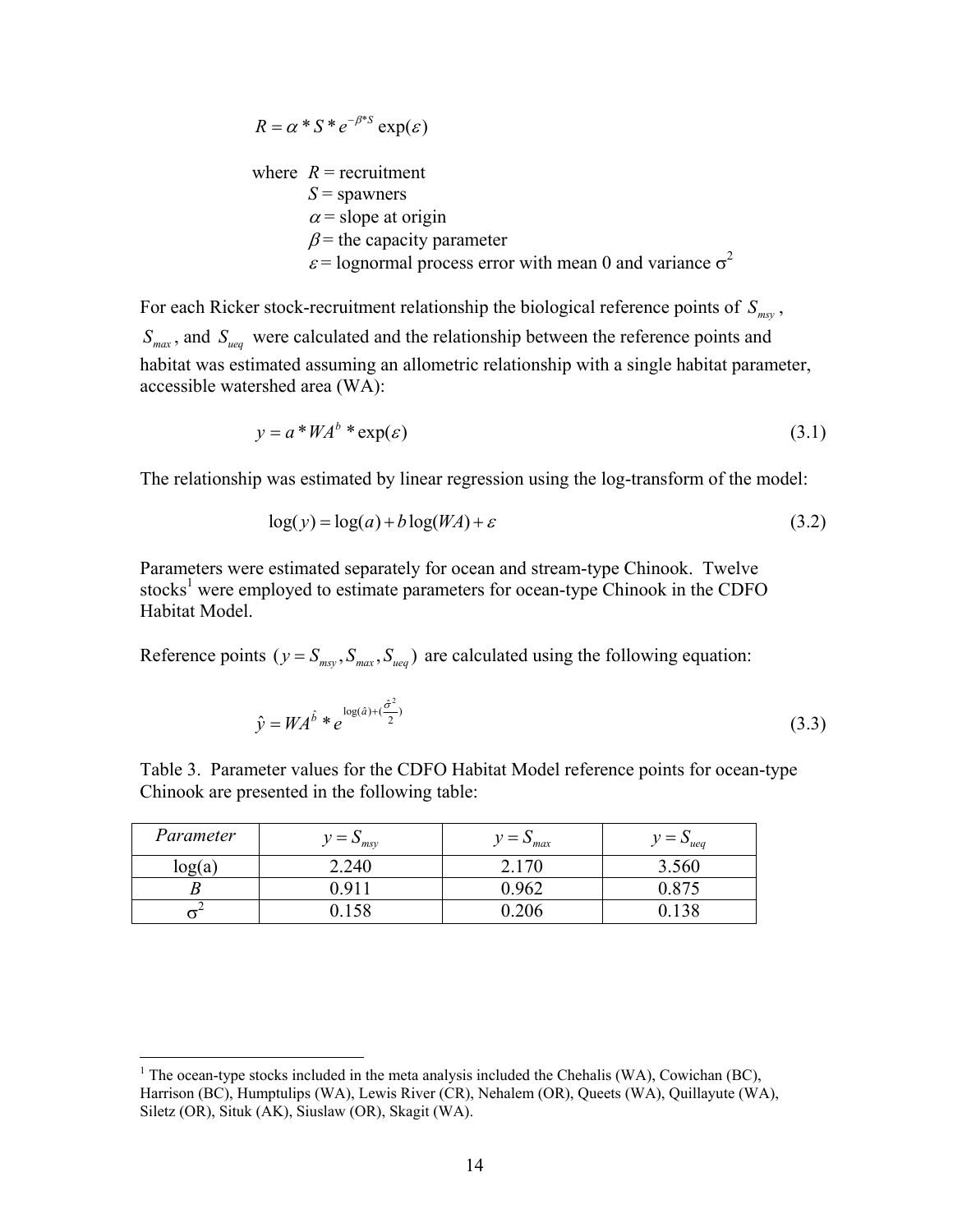### Results:

Substituting the estimated watershed area for the Klamath (16561 square kilometers) and the parameters from Table 3 into equation (3.3), yields estimates for the reference points of:  $S_{msy} = 70,900$ ,  $S_{max} = 111,200$ , and  $S_{ueq} = 185,000$ .

Table 4. Point estimates and confidence intervals for  $S_{\text{msg}}$  and  $S_{\text{ueq}}$  based on the Habitat Model provided by CDFO staff<sup>2</sup>:

|                          | $S_{msy}$        | $S_{ueq}$                  |
|--------------------------|------------------|----------------------------|
| Point estimate           | 70,900           | 185,000                    |
| Coefficient of Variation | 0.29             | 0.27                       |
| Percentiles              | $5th = 43,700$   | $5th = 118,000$            |
|                          | $10th = 48,100$  | $10th = 130,000$           |
|                          | $25th = 57,600$  | $25th = 153,000$           |
|                          | $50th = 69,900$  | $50th = 184,000$           |
|                          | $75th = 85,100$  | $75th = 219,000$           |
|                          | $90th = 101,000$ | $90th = 259,000$           |
|                          | $95th = 111,000$ | $95^{\text{th}} = 283,000$ |

### Discussion:

The Klamath River system encompasses a watershed area of nearly 13,000 square miles (~ 33,500 square kilometers) and continues to be a major producer of Chinook salmon (USFWS 1979). Since 1981, the combined natural and hatchery production of fall chinook has ranged from a low of 67,700 in 1992 to 1,448,900 in 1986 (September abundance of age 3 and 4 fish) while natural spawning escapements of adults has ranged from 11,600 in 1996 to 161,800 in 1995 (KRTAT 2005, STT 2005). Production has been highly variable; data employed in the STT's stock-recruitment analysis indicate that production of natural-origin Klamath fall Chinook has ranged from a low of 16,200 for the 1989 brood to a high of 368,200 for the 1983 brood.

Hubbel and Boydstun (1985) reported that CDFG established a spawning escapement goal of Klamath fall chinook of 115,000 adults (97,500 natural spawners plus 17,500 hatchery spawners) in 1978. The goal, which represented the average number of spawners observed during the 1960s, was subsequently adopted by the PFMC to guide the development of its fishery management plans. Until the mid 1980s, escapements averaged less than 35% of the goal and some groups began to express concerns that the goal was not appropriate for current conditions within the watershed. This controversy led to the creation of the Klamath Fishery Management Council in 1986 and the availability of resources to increase the information basis for management of this stock. In response to concerns for adverse impacts to the fishing industry that would result from

<span id="page-19-0"></span> <sup>2</sup> Estimates provided by CDFO staff, Chuck Parken, pers.com. Confidence intervals were generated using bootstrap methods involving resampling of regression residuals.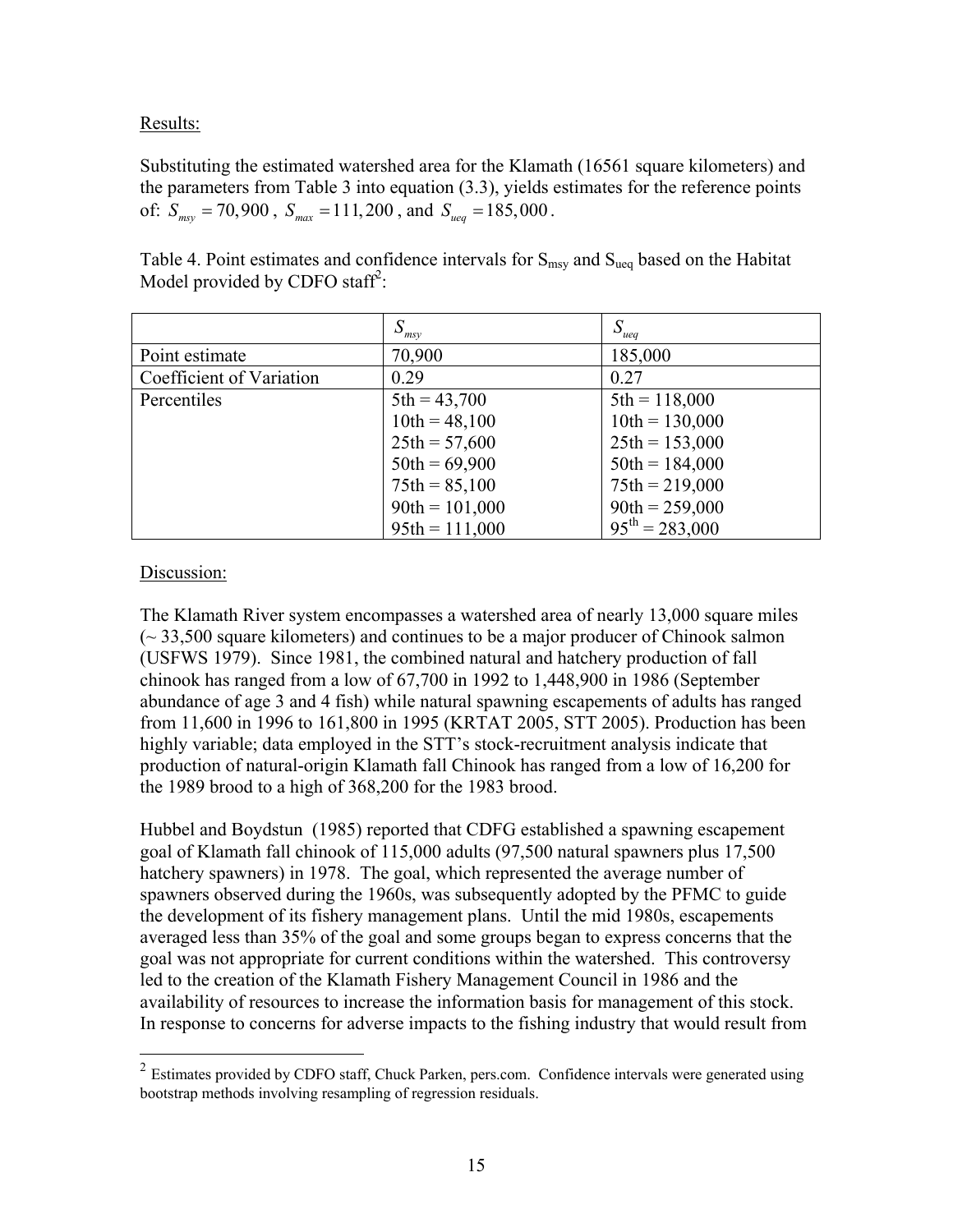strict adherence to the 97,000 escapement goal, the PFMC reduced the goal to 86,000 and adopted a plan to rebuild escapements to attain the 115,000 goal over a period of years (Amendment 9 to the Council's Salmon Fishery Management Plan). In 1986 and 1987, natural escapements exceeded 100,000 adults, but then remained well below the original goal of 97,000 except in 1995 (Figure 8).



#### **Escapement of Naturally Spawning Klamath Fall Chinook 1979-2000 Brood Years**

Figure 8. Natural spawning escapements for Klamath fall chinook for the 1979 to 2000 brood years

Production from these three years, when the escapement exceeded the original goal of 97,000 spawners, was poor; only the 1986 brood had production that exceeded spawning escapement. It is unclear, however, if the cause of this poor production is due to depensatory effects of spawning escapement or the coincidence of adverse environmental conditions resulting in poor survival of progeny. A survival index, based on estimated survivals of fall chinook fingerling releases from Iron Gate and Trinity hatcheries indicates that very low survival of brood year progeny coincided with high spawning escapement levels (Figure 9). Both escapement and the survival index were highly variable during the time period for which data are available to perform stock-recruitment analyses. Production from any given level of spawning escapement can vary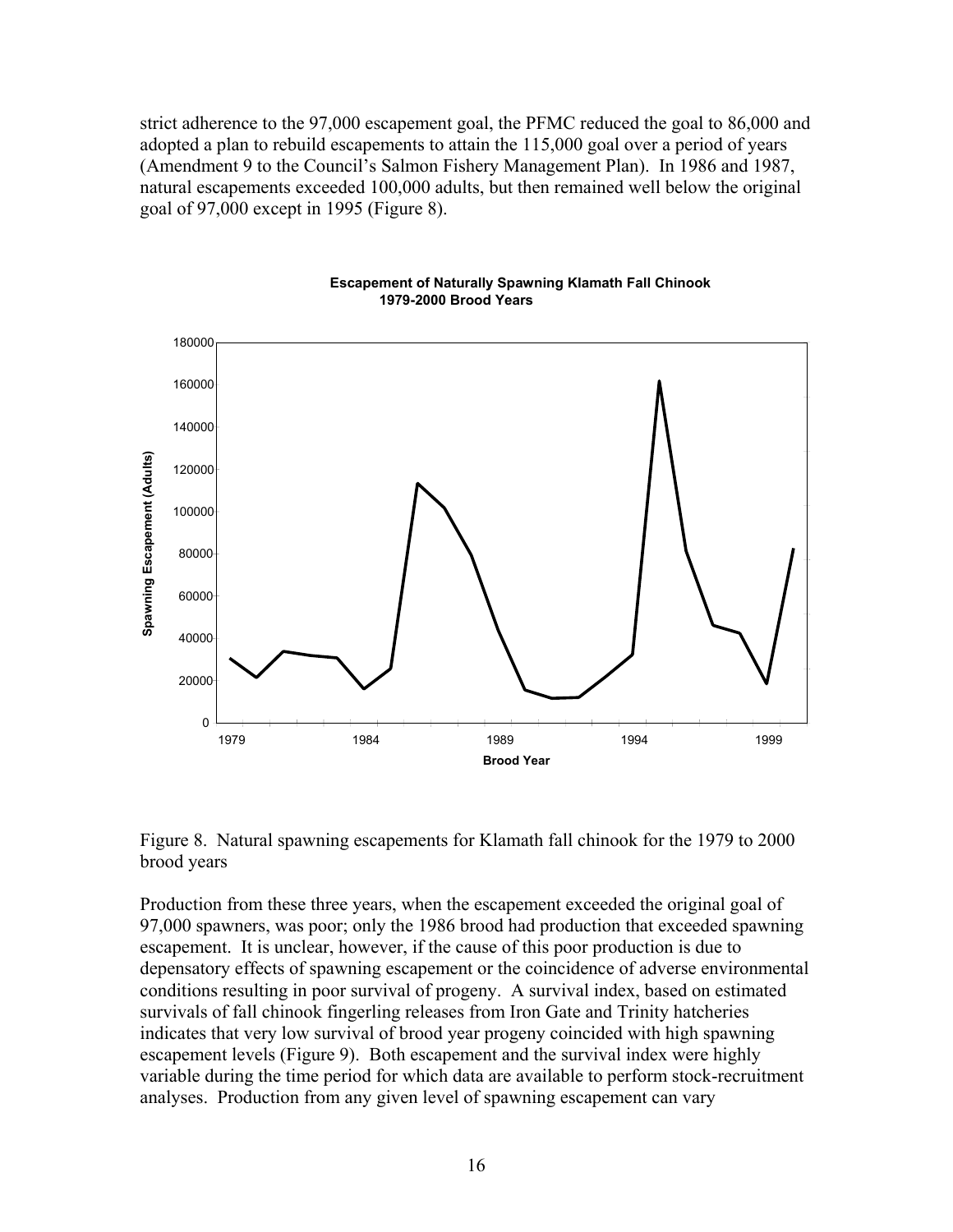substantially from average expectations. Considerable uncertainty remains over whether the results from stock-recruitment analysis can reliably predict future production from spawning escapement levels over the long term.



**Escapement of Naturally Spawning Klamath Fall Chinook and Survival Index 1979-2000 Brood Years**

Figure 9. Natural spawning escapements for Klamath fall chinook and survival index for the 1979 to 2000 brood years

Available information about the productivity and capacity of Klamath fall Chinook is conflicting. The stock-recruitment analyses suggest that data for the 1979-2000 broods indicate that  $S_{\text{msy}}$  is likely to lie within the range of 25,800 to 54,100. On the other hand, historical information indicates that the Klamath basis was capable of supporting large runs of Chinook salmon and that spawning escapements averaged 97,000 during the 1960s. The CDFO habitat model indicates that an  $S_{\text{msy}}$  of 70,900 adults would be expected, and that estimates of  $S_{\text{msg}}$  and  $S_{\text{ueq}}$  derived from stock-recruitment analysis using the data for the 1979-2000 broods lie well outside computed confidence intervals.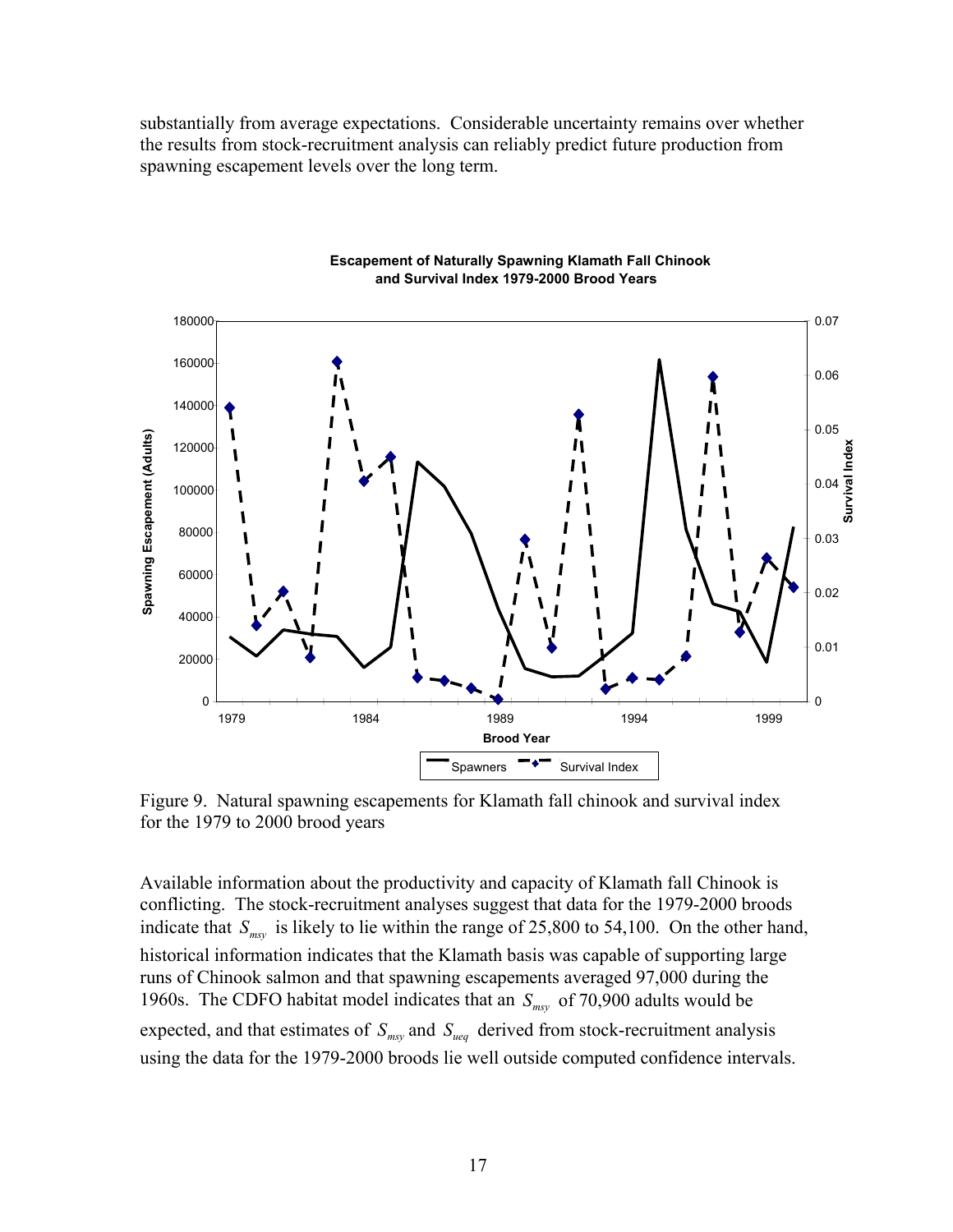It is nearly certain that other factors influence the production of fall Chinook from the Klamath River Basin. Water quality studies indicate that dissolved oxygen and water temperatures in the Klamath River reach conditions that are stressful and even lethal to salmon. A massive fish kill observed in 2002 spurred numerous investigations into the cause. Concerns have been raised as to the effects of water management and diversion on ecosystem functions in the Klamath basis. There are indications that water flow conditions may affect survival of fingerling fall Chinook releases from Iron Gate Hatchery. There are also indications that environmental conditions have changed in the Klamath basin since the 1960 and that they will continue to change in the future.

Bartholow (2005) found evidence that water temperatures in the Klamath River has been increasing at about 0.6 C per decade since the 1960s, that the season of high temperatures stressful to salmon has lengthened over a month during the same period, and that the average length of the Klamath mainstem with cool summer temperatures has declined by about 8.2 km/decade. Bartholow concluded that if the trends continue, recovery of salmonids in the Klamath will become increasingly problematic.

### **Correlation Analyses – Juvenile Survival and Freshwater Flows**

A review of potential sources of data and prior analyses of flow and temperature conditions on the Klamath and Trinity rivers was conducted. Long time series of flow data are readily available at a number of locations within the Klamath and Trinity basins on the USGS web site (http://waterdata.usgs.gov/ca/nwis/nwis). However there were no comparable time series of temperature data available. Flow data was used from the gauging station at Hoopa on the Trinity River and at Orleans on the Klamath River. These were the lowest gauging stations where the two rivers were separate. Flow data were also available on the mainstem Klamath River near Klamath, but the time series of discharge data from this station has missing data. In addition attempts were made to locate a time series of juvenile production estimates from natural areas in the Klamath and Trinity River basins. Juvenile sampling in the basin has been conducted sporadically and only in recent years has this sampling been done in such a way that production estimates could be made. However these recent production estimates were not yet available from the investigators for our analysis. Because of this lack of direct measure of wild production we decided to explore the use of hatchery survival as our only available surrogate for the wild stock survival.

Correlation analyses were performed on various river flow measures in the Trinity River and Klamath Rivers to cohort reconstructed age 2 survival rates of fingerlings released from their respective hatcheries. Correlation analyses were performed on minimum, maximum, and the monthly average daily flows during the parental spawning migrations as well as the month of release to age 2 survivals. The strongest relationship was the Klamath River minimum flows during and immediately after the month of release. However the  $R^2$  value was just over 0.20 which suggests that only a small portion of the variability in age 2 survival rates could be explained by river flow conditions. It is likely that hatchery operations have more effect on survival than does flow alone. A more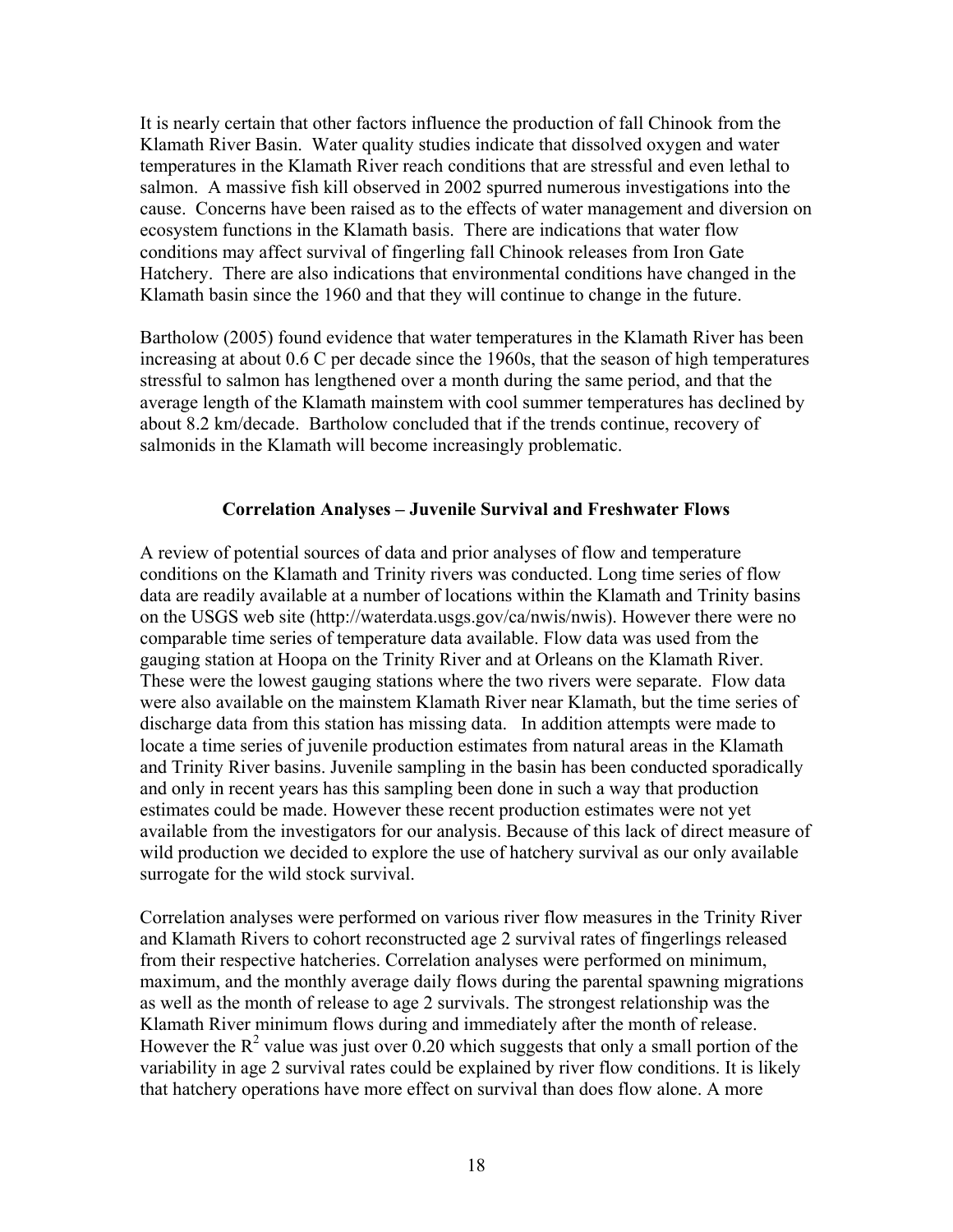through analysis of fish health and handling conditions at time of release for individual batches of fish may better isolate the effect of flow on survival. Hatchery reports contain more information about fish disease and success of release than does the RMIS data. In some cases the RMIS data contain errors such as the date of release and fail to detail conditions that would affect juvenile survival. Considerable detective work would be necessary to verify the accuracy of the release data. Even if this was done there would still be the problem of determining if survival of the hatchery stock represents survival of the wild stock.

### **Correlation Analysis – Ricker Model Residuals and River Flow**

Because the survival of hatchery fish may not reflect survival of natural fish, another approach taken by the STT was to examine correlations between environmental variables and the residuals of recruitment from that predicted by the Ricker spawner-recruit relationship without incorporation of the hatchery survival index (Table 5).

| <b>Month</b> | <b>Brood</b> year | <b>Year of outmigration</b> |
|--------------|-------------------|-----------------------------|
| March        |                   | $-0.007$                    |
| April        |                   | 0.019                       |
| May          |                   | 0.054                       |
| June         |                   | 0.087                       |
| August       | 0.298             |                             |
| September    | $0.408*$          |                             |
| October      | $0.400*$          |                             |
| November     | $0.375*$          |                             |
| December     | 0.066             |                             |
| Sept-Oct     | $0.439*$          |                             |

Table 5. Correlations between residuals from predicted recruitment and monthly average daily discharge during adult spawning migration and juvenile rearing and outmigration.

\* p<0.05 (one-tailed test)

No significant correlations with discharge were observed during the period of juvenile rearing and outmigration, but significant correlations were observed during the period of adult migration and spawning. These correlations, though significant, are weak, and are similar in magnitude to those between discharge and the hatchery survival index. Because the strongest correlations were observed with average daily discharge in September and October, we also computed the correlation between recruitment residuals and daily flow averaged over both months, and found that it had a higher correlation than daily discharge averaged over each month individually (Table 5).

In an attempt to see if there was some other aspect of flow that may have better predictive ability, we also examined correlations between the recruitment residuals and the maximum and minimum daily and weekly discharge for the basin as a whole and for each river (Klamath and Trinity) individually monthly mean flow for each River separately. These variables are highly correlated with each other, and showed similar patterns of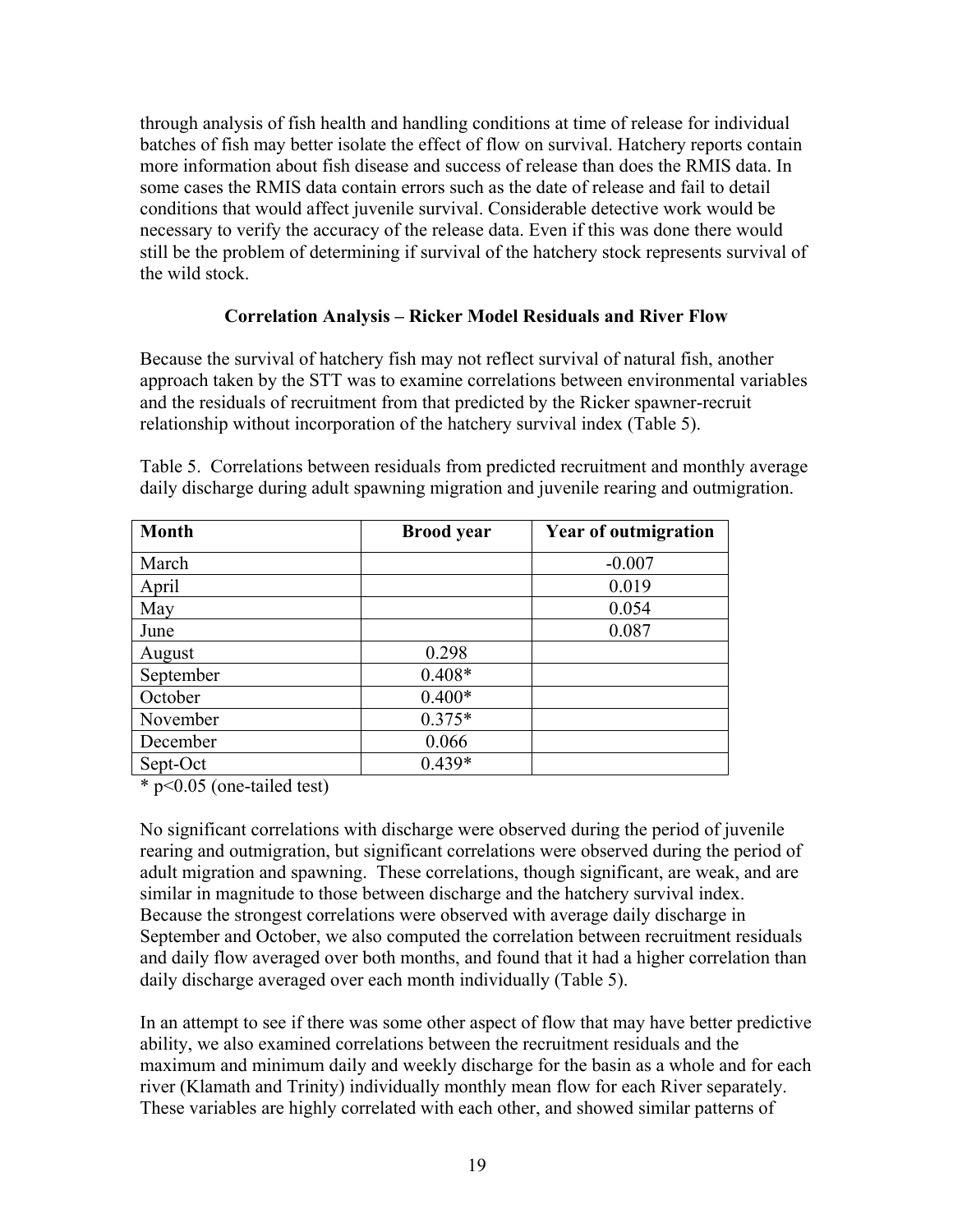correlation with recruitment residuals. The highest correlation observed (0.625) was with the minimum daily flow in the month of November.

To investigate the predictive capability of these relationships, we included them as independent variables in the spawner-recruit regression.

$$
log(R/S) = \alpha + \beta X + \varepsilon,
$$

Where  $\beta$  is a vector of coefficients and X is a vector of predictor variables (spawners, survival index, and flow variables). While inclusion of flow variables marginally improved the fit of the spawner-recruit relationship (Table 6), the improvement was less than that of including the survival index. In every case examined, when flow variables were included in the regression, the loss of degrees of freedom resulted in lower overall significance of the fit, than the same model without the flow variables included.

|                     |  |  | Table 6. Results of including hatchery survival index and flow variables in the spawner- |
|---------------------|--|--|------------------------------------------------------------------------------------------|
| recruit regression. |  |  |                                                                                          |

| Model (predictor variables)        | Adjusted $\mathbf{R}^2$ | d.f. |       |
|------------------------------------|-------------------------|------|-------|
| Spawners (S)                       | 0.535                   |      | 25.16 |
| $S + log(survival)$                | 0.777                   | 19   | 37.66 |
| $S + Sept-Oct$ flow                | 0.616                   |      | 22.57 |
| $S + log(survival) + Sep-Oct$ flow | 0.814                   |      | 26.24 |
| $S + Nov minimum flow$             | 0.622                   | 19   | 18.28 |
| $S + log(survival) + Nov min flow$ | 0.782                   |      | 26.14 |

Because including flow variables in the spawner-recruit relationship resulted in lower significance of the overall regression, we did not pursue further investigations with flow relationships.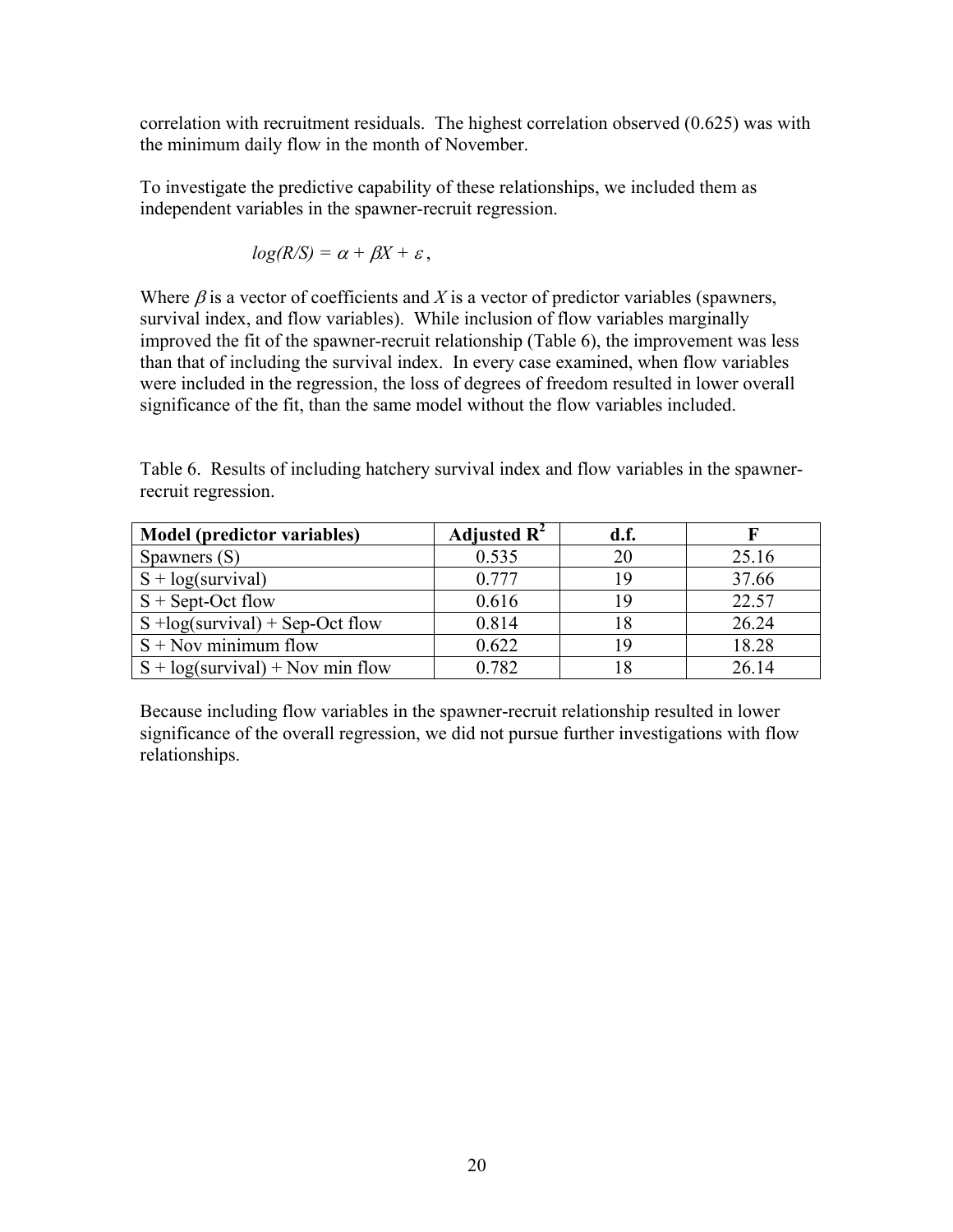#### **Literature Cited**

- Bartolow, J. M. 2005. Recent Water Temperature Trends in the Lower Klamath River, California. North American Journal of Fisheries Management 25:152–162.
- CDFG (California Department of Fish and Game). 2005. Klamath River Basin fall Chinook salmon spawner escapement, in-river harvest and run-size estimates 1978–2004. Unpublished memorandum. California Department of Fish and Game, Trinity River Project Office, Arcata, CA.
- CTC (Chinook Technical Committee). 1999. Maximum sustained yield or biologically based escapement goals for selected Chinook salmon stocks used by the Pacific Salmon Commission's Chinook Technical Committee for escapement assessment, Volume I. Pacific Salmon Commission, Joint Chinook Technical Committee Report. TCCHINOOK (99)-3.
- Goldwasser, L., M. S. Mohr, A. M. Grover, and M. L. Palmer-Zwahlen. 2001. The supporting databases and biological analyses for the revision of the Klamath Ocean Harvest Model. Unpublished report. National Marine Fisheries Service, Southwest Fisheries Science Center, Fisheries Ecology Division, Santa Cruz, CA.
- Hilborn, R. 1985. Simplified calculation of optimum spawning stock size from Ricker's stock recruitment curve. Canadian Journal of Fisheries and Aquatic Sciences, 42:1833–1834.
- Hilborn, R., and C. J. Walters. 1992. Quantitative fisheries stock assessment: choice, dynamics, & uncertainty. Chapman and Hall, New York.
- Hubbell, P.M. and L.B. Boydstun. 1985. An assessment of the current carrying capacity of the Klamath River Basin for adult fall Chinook salmon. Inland Fisheries Division, California Department of Fish and Game, October 9, 1985.
- KRTAT (Klamath River Technical Advisory Team). 1999. Population dynamics of Klamath River fall Chinook salmon: stock-recruitment model and simulation of yield under management. Technical Report to Klamath Fishery Management Council. U.S. Fish and Wildlife Service, Yreka Fish and Wildlife Office, Yreka, CA.
- KRTAT (Klamath River Technical Advisory Team). 2002. Ocean abundance projections and prospective harvest levels for Klamath River fall Chinook, 2002 season. Technical Report to Klamath Fishery Management Council. U.S. Fish and Wildlife Service, Yreka Fish and Wildlife Office, Yreka, CA. March 8, 2002.
- KRTAT (Klamath River Technical Advisory Team). 2005. Ocean abundance projections and prospective harvest levels for Klamath River fall Chinook, 2005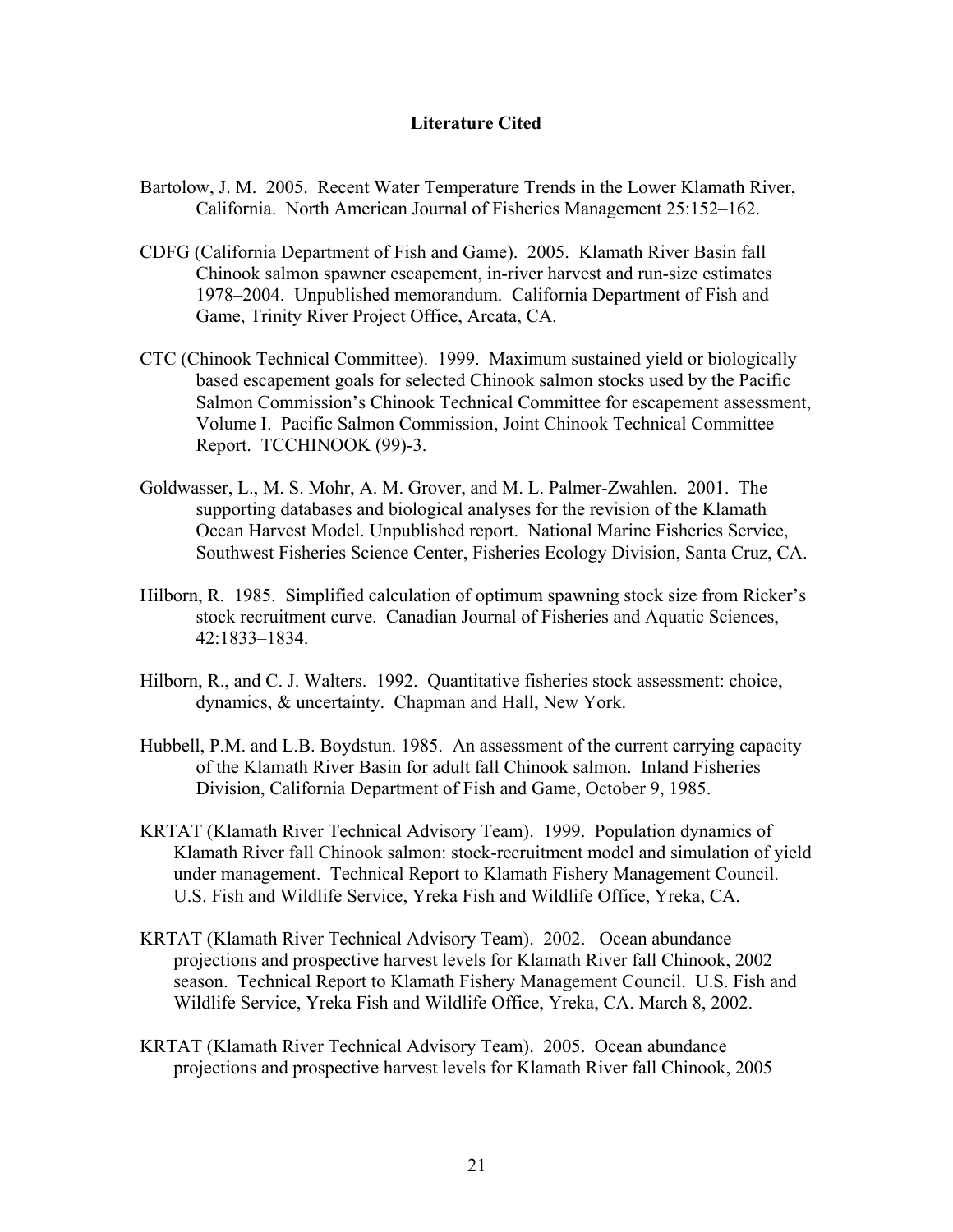season. Technical Report to Klamath Fishery Management Council. U.S. Fish and Wildlife Service, Yreka Fish and Wildlife Office, Yreka, CA.

- Quinn, T. J., II, and R. B. Deriso. 1999. Quantitative fish dynamics. Oxford University Press, New York.
- Ricker, W. E. 1954. Stock and recruitment. Journal of the Fisheries Research Board of Canada, 11:559–623.
- Ricker, W. E. 1975. Computation and interpretation of biological statistics of fish populations. Fisheries Research Board of Canada, Bulletin No. 191.
- STT (Salmon Technical Team). 2005. Review of 2004 ocean salmon fisheries. Pacific Fishery Management Council. Portland , OR.
- USFWS (United States Fish and Wildlife Service). 1979. Final Report. Hoopa Valley Indian Reservation. Inventory of reservation waters fish rearing feasibility study and a review of the history and status of anadromous fishery resources of the Klamath River Basin. USFWS, Arcata Field Station, Arcata, CA. March 15, 1979.
- Walters, C.J. and P. Cahoon. 1985. Evidence of decreasing spatial diversity in British Columbia salmon stocks. Canadian Journal of Fisheries and Aquatic Sciences 42:1033–1037.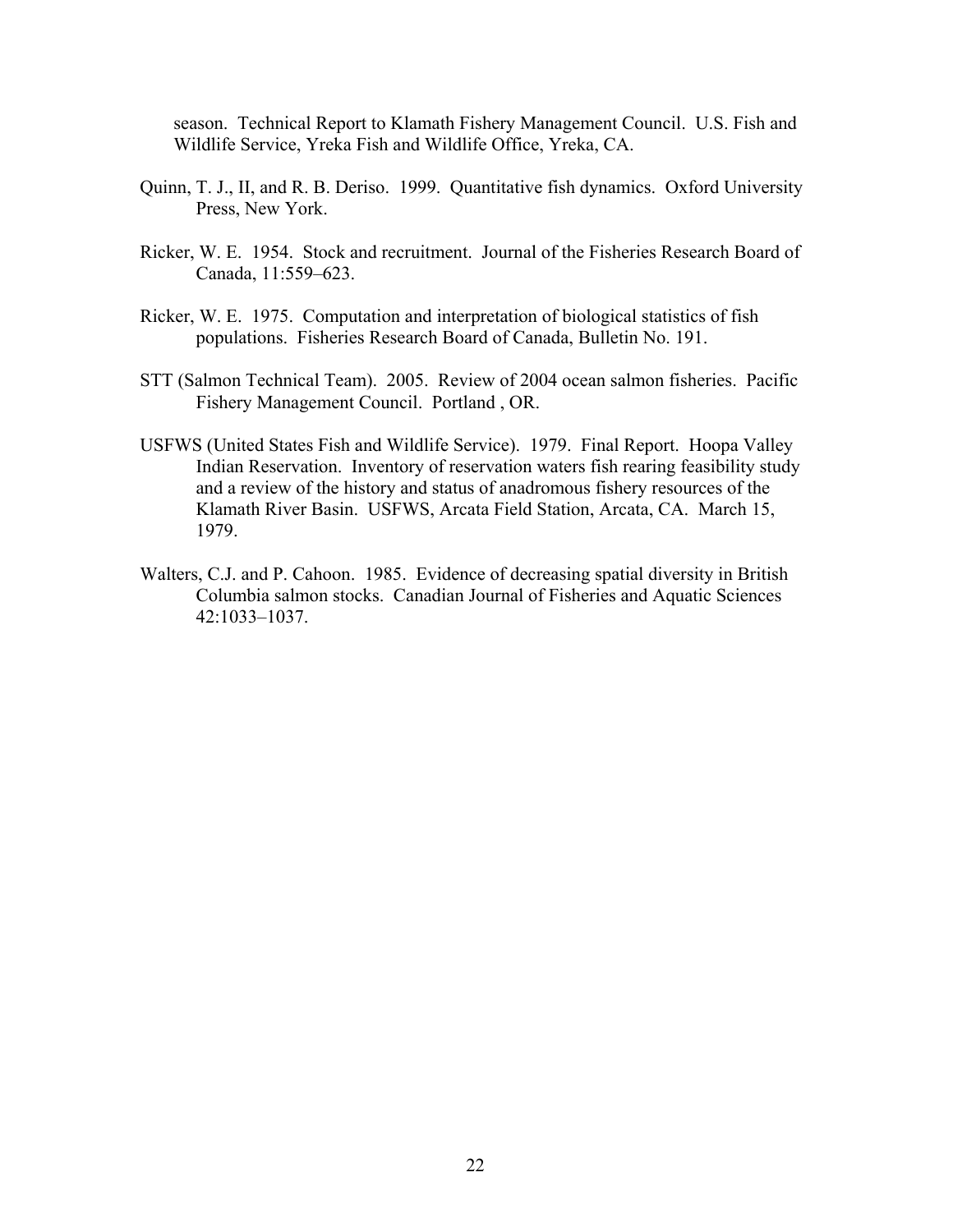#### Appendix A: Model 1

*Data.* The  $\{R, S\}$  data are presented in Table A1. *BY* denotes brood year;  $N_{3, Sept}$  denotes the abundance of progeny spawned by *S* in calendar year *BY* that survive to become ocean age 3 on September 1 in calendar year  $BY + 3$ ;  $R = R_3 + R_4 + R_5$  denotes recruitment and is equal to  $N_{3, Sept}$  in adult equivalent units. That is,  $R_a$  is the number of  $N_{3, Sept}$  that would have been expected to spawn at age  ${a = 3,4,5}$  if no fishing would have occurred:

$$
R_a = N_{3, Sept} \left[ \prod_{j=3}^{a-1} (1 - v_j)(1 - m_j) \right] (1 - v_a) m_a (1 - r_a), \tag{A1}
$$

where  $v_a = 1 - \prod_{a} (1 - v_{at})$  is the annual natural mortality rate at age *a* absent fishing; *Aug a*  $t = 1 - \prod_{t=Sept}^{3} (1 - v_{at})$  is the annual natural mortality rate at age *a* absent fishing;  $v_{at}$ 

is the age *a* natural mortality rate in month *t*;  $m_a$  is the age *a* maturation rate (taken to occur on August 31); and  $r_a$  is the age *a* out-of-basin stray rate. The  $\{m_a, a = 3, 4, 5\}$  are also year-specific. Values of  $N_{3, sept}$ ,  $\{v_{at}\}\$ ,  $\{m_a\}$ , and  $\{r_a\}$  were provided by the Klamath River Technical Advisory Team.

Table A1. Klamath River fall Chinook stock-recruitment data set.

| BY   | $N_{3, Sept1}$ | $R_{3}$ | $R_{4}$ | $R_{5}$ | $\it R$ | S      | R/S  |
|------|----------------|---------|---------|---------|---------|--------|------|
| 1979 | 423701         | 42235   | 137103  | 21360   | 200698  | 30637  | 6.6  |
| 1980 | 236144         | 28082   | 56102   | 25246   | 109430  | 21484  | 5.1  |
| 1981 | 106338         | 16737   | 26354   | 7877    | 50968   | 33857  | 1.5  |
| 1982 | 277850         | 17331   | 61442   | 43414   | 122187  | 31951  | 3.8  |
| 1983 | 776743         | 73352   | 259838  | 34969   | 368159  | 30784  | 12.0 |
| 1984 | 512171         | 46576   | 181026  | 16450   | 244052  | 16064  | 15.2 |
| 1985 | 391378         | 52017   | 119909  | 16796   | 188722  | 25676  | 7.4  |
| 1986 | 256532         | 29759   | 84135   | 9353    | 123247  | 113359 | 1.1  |
| 1987 | 148910         | 20399   | 50415   | 2167    | 72981   | 101717 | 0.7  |
| 1988 | 37029          | 2871    | 13010   | 1569    | 17450   | 79385  | 0.2  |
| 1989 | 33368          | 4921    | 9962    | 1330    | 16213   | 43869  | 0.4  |
| 1990 | 85146          | 29185   | 13186   | 2539    | 44910   | 15596  | 2.9  |
| 1991 | 91590          | 29578   | 18478   | 457     | 48513   | 11649  | 4.2  |
| 1992 | 526545         | 129836  | 132474  | 7368    | 269678  | 12029  | 22.4 |
| 1993 | 177305         | 40102   | 48124   | 1984    | 90210   | 21858  | 4.1  |
| 1994 | 99535          | 24195   | 24978   | 1667    | 50840   | 32333  | 1.6  |
| 1995 | 72062          | 28271   | 10703   | 229     | 39203   | 161793 | 0.2  |
| 1996 | 74965          | 17305   | 21052   | 51      | 38408   | 81326  | 0.5  |
| 1997 | 327575         | 84784   | 76782   | 6523    | 168089  | 46144  | 3.6  |
| 1998 | 253386         | 62628   | 66021   | 1634    | 130283  | 42488  | 3.1  |
| 1999 | 406036         | 74558   | 89368   | 32271   | 196197  | 18456  | 10.6 |
| 2000 | 386121         | 60997   | 112628  | 14912   | 188537  | 82729  | 2.3  |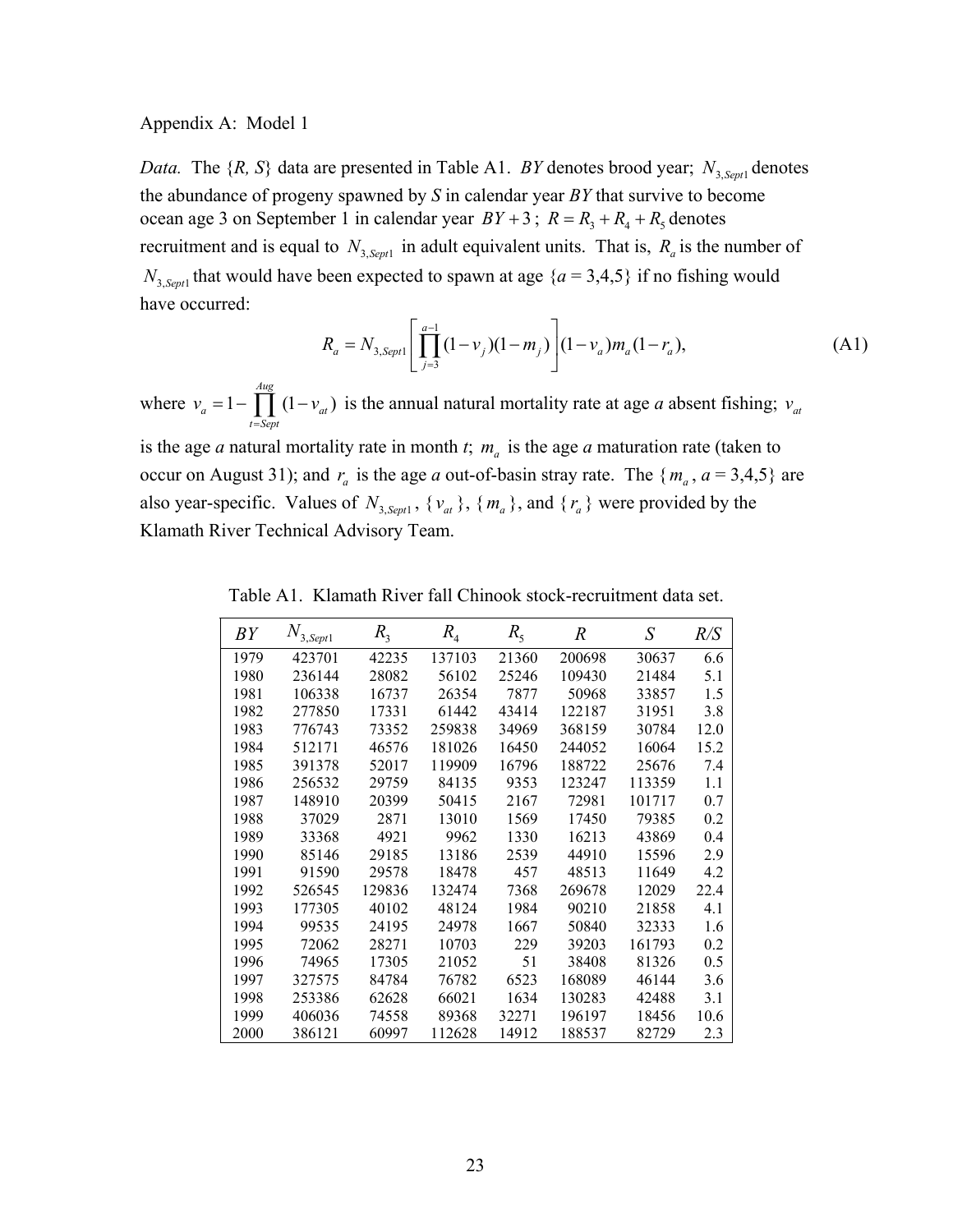*Model/Estimation.* Basic regression statistics for the fitted model are presented in Table A2.

Table A2. Model 1 regression statistics.

| Model                                                                  |                                                           | Coef. Estimate Std. Err. t-value $Pr(\ge  t )$ |  |  |                |  |
|------------------------------------------------------------------------|-----------------------------------------------------------|------------------------------------------------|--|--|----------------|--|
| $\log(R/S) = a + bS + \varepsilon$                                     | $\overline{a}$                                            | $2.143e+00$ $3.079e-01$                        |  |  | 6.962 9.31e-07 |  |
|                                                                        | h                                                         | $-2.517e-05$ $5.018e-06$ $-5.016$ $6.62e-05$   |  |  |                |  |
|                                                                        | Residual standard error: 0.9005 on 20 degrees of freedom. |                                                |  |  |                |  |
| F-statistic: 25.16 on 1 and 20 degrees of freedom, p-value: 6.625e-05. |                                                           |                                                |  |  |                |  |
| R-squared: 0.5571.                                                     |                                                           |                                                |  |  |                |  |

We note that the Ricker model could be alternatively fit using least-squares regression as  $log(R) = a + log(S) + bS + \varepsilon$ , with an implicit coefficient of 1 for the  $log(S)$  term (in other  $H_0$ :  $b = 0$ ,  $H_1$ :  $b \ne 0$ , has an equivalent interpretation under both transformations. The base model under  $H_0$  is  $R = \alpha S e^{\epsilon}$ ; density-independent recruitment. The model under words, by treating log(*S*) as an "offset"). Note that the hypothesis to be tested  $H<sub>1</sub>$  is the Ricker model; density-dependent recruitment. The base model under

consideration therefore is not a constant recruitment model,  $R = \alpha e^{\epsilon}$ ; which isn't a submodel of either formulation. While the log(*R/S*) transformation is convenient, it is often noted that with *S* appearing on both sides of the equation correlation will be induced between  $log(R/S)$  and *S*, even if covariance(*R*, *S*) = 0. Though true, both transformations lead to the same point estimates and residual sums-of-squares terms, and thus both transformations lead to equivalent regression R-squared and F-statistic values as these are functions of the residual sums-of-squares terms  $(M. S. Mohr<sup>3</sup>, unpublished)$  $(M. S. Mohr<sup>3</sup>, unpublished)$  $(M. S. Mohr<sup>3</sup>, unpublished)$ . To emphasize, R-squared is the fraction of the density-independent model residual variation, in  $log(R/S)$  or  $log(R)$ , that is accounted for by introduction of the densitydependent term, *bS* . It is not the fraction of variation in *R* accounted for by the Ricker model.

Regression model graphical diagnostics are presented in Figures A1–A4 that examine the appropriateness of analysis assumptions 1–3. Numbers that appear within Figures A1– A4 denote brood year order within the time series (i.e. "1" represents *BY* 1979, "2" represents *BY* 1980, … , "22" represents *BY* 2000). Figure A1 is a plot of the normalized residuals versus fitted values; a horizontal band of points symmetric about the value 0 is expected under the Ricker model (assumption 1). Figure A2 is a quantile-quantile (Q-Q) plot of the observed versus residuals expected for a normally distributed error term; a straight line is expected under the model (assumption 3). Figure A3 is a plot of Cook's distance which is a measure of the relative influence of each data point on the regression parameter estimates. Figure A4 is a plot of the autocorrelation function (ACF) versus lag, which examines the dependence of the model residuals on time; correlations contained within the two dashed lines are statistically insignificant; for lag 0 the correlation is 1 by definition (assumption 2).

<span id="page-28-0"></span><sup>&</sup>lt;sup>3</sup> National Marine Fisheries Service, Southwest Fisheries Science Center, Fisheries Ecology Division, Santa Cruz, CA.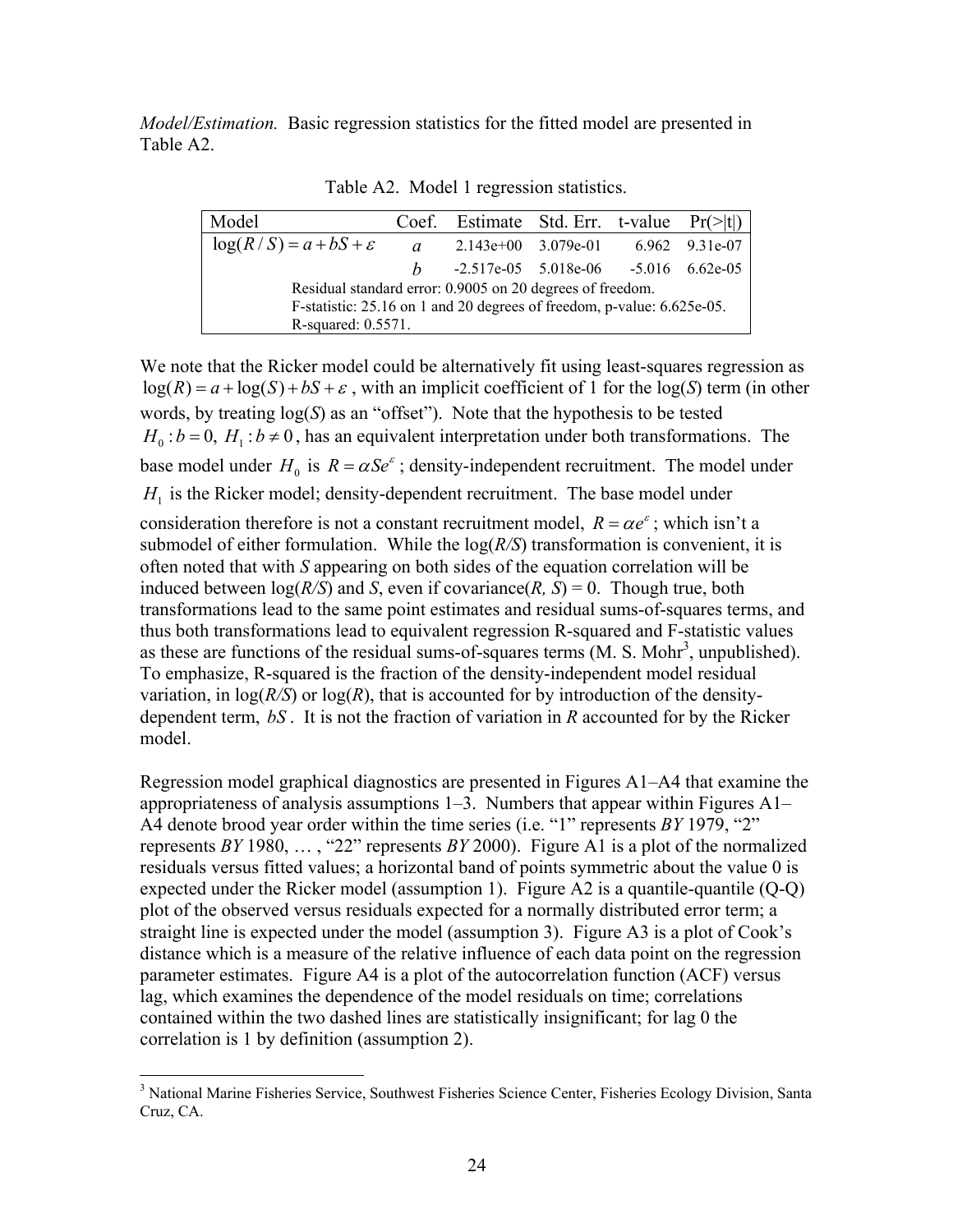## Diagnostics: Ricker model

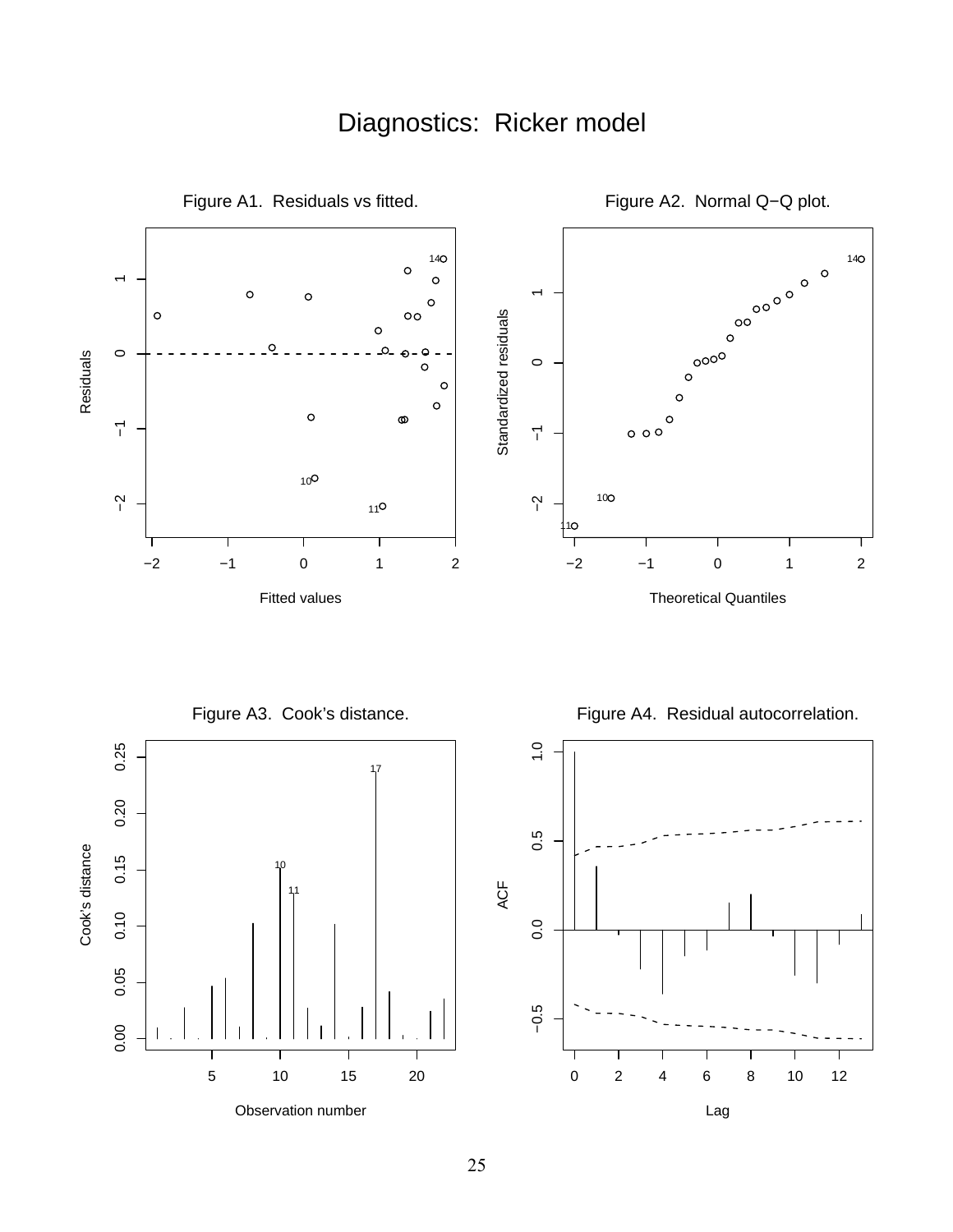#### Appendix B: Model 2

*Data.* The  $\{s'_{IGH}\}\$  and  $\{s'_{TRH}\}\$  sets of survival rate estimates were independently derived based on the results of cohort analyses performed separately on fingerling cwt groups released from the two hatcheries. For a given brood year and hatchery, s' was computed as the estimated abundance of fingerling releases that survived to the onset of age 2 (approximately four months after release, on September 1) divided by the initial number released. Brood-year-specific estimates of *s*′ for each hatchery are available for all of the  $\{R, S\}$  dataset brood years, except for  $s'_{TRH, 1990}$ . The log of the estimates,  $s_{IGH}$  and  $s_{TRH}$ , for each brood year are plotted against each other in Figure B1. The two time



Figure B1. log(survival): TRH vs IGH.

series of estimates are well correlated  $(r = 0.80)$ . The solid line in Figure B1 depicts a least squares regression fit through the origin:

$$
\hat{S}_{TRH} = 0.89 s_{IGH} ; \t\t(B1)
$$

the dashed line is a 1:1 reference line. The regression was used to impute the missing value of  $s_{TRH,1990}$  based on the value of  $s_{IGH,1990}$ . The imputed data point is circled in Figure B1. The full  $\{s'_{IGH}, s'_{TRH}\}\$  dataset, including the imputed value, is presented in Table B1.

Because the stock-recruitment analysis is not sub-basin-specific, the two estimates for each brood year must be combined in a way thought to be most representative of the composite natural stock. The most appropriate weighting would be natural stock subbasin-specific age-two recruitment of each brood, but that data is unavailable. A proxy measure for this would be natural stock sub-basin-specific spawning escapement of each brood (across ages), but sub-basin-specific natural area spawner age composition data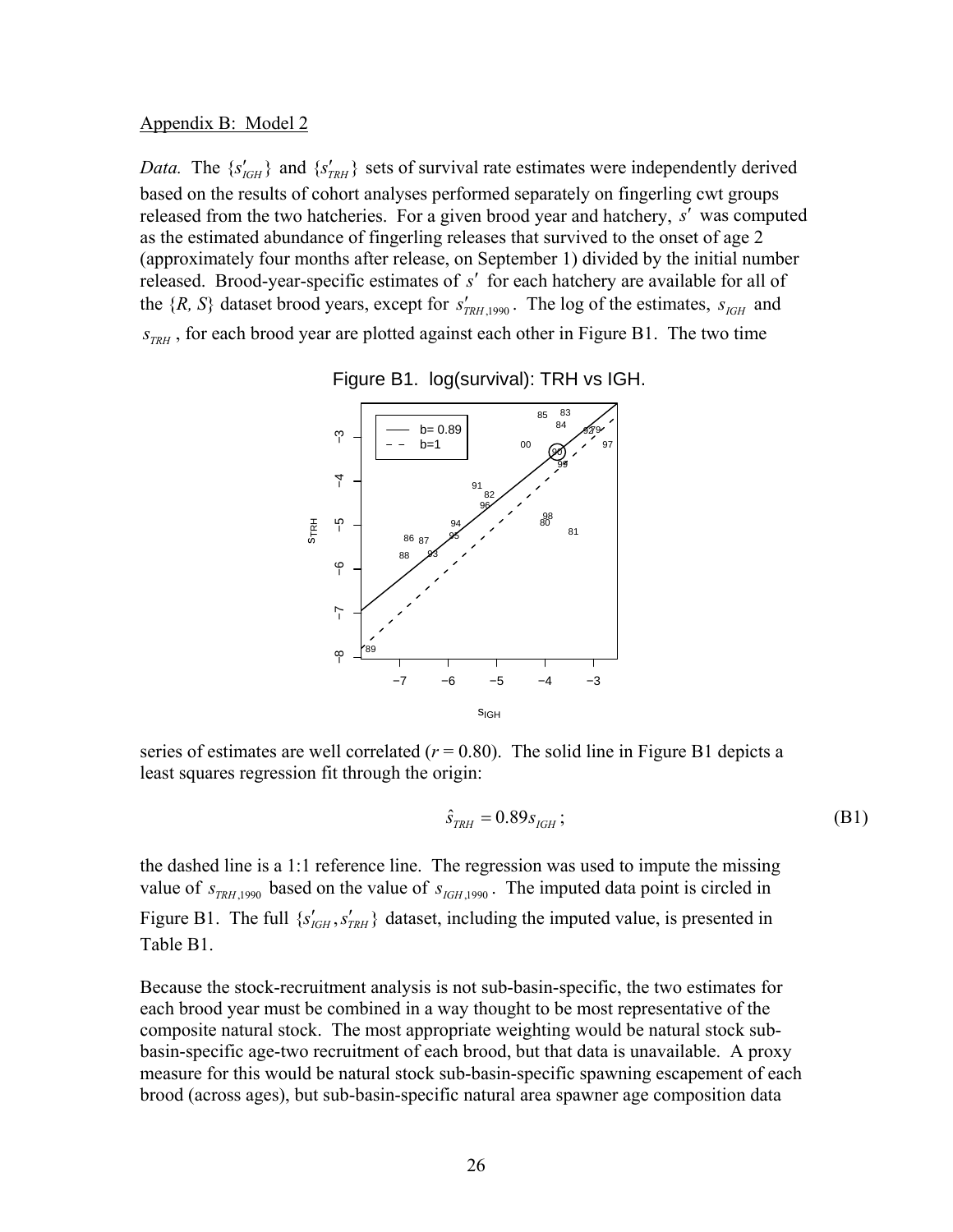| BY   | $s'_{IGH}$ | $s'_{\it TRH}$                                                     | ${\cal S}_{\it KR}$ | ${\cal S}_{\mathit{TR}}$ | $S_{\scriptscriptstyle{UN}}$ | $W_{KR}$ | $W_{TR}$ | s'     |
|------|------------|--------------------------------------------------------------------|---------------------|--------------------------|------------------------------|----------|----------|--------|
| 1979 | 0.0522     | 0.0589                                                             | 21141               | 8028                     | 1468                         | 0.725    | 0.275    | 0.0540 |
| 1980 | 0.0183     | 0.0071                                                             | 12383               | 7700                     | 1400                         | 0.617    | 0.383    | 0.0140 |
| 1981 | 0.0329     | 0.0058                                                             | 17517               | 15340                    | 1000                         | 0.533    | 0.467    | 0.0202 |
| 1982 | 0.0058     | 0.0133                                                             | 21177               | 9274                     | 1500                         | 0.695    | 0.305    | 0.0081 |
| 1983 | 0.0279     | 0.0870                                                             | 12230               | 17284                    | 1270                         | 0.414    | 0.586    | 0.0625 |
| 1984 | 0.0255     | 0.0656                                                             | 9420                | 5654                     | 990                          | 0.625    | 0.375    | 0.0405 |
| 1985 | 0.0174     | 0.0814                                                             | 12166               | 9217                     | 4294                         | 0.569    | 0.431    | 0.0450 |
| 1986 | 0.0011     | 0.0050                                                             | 15893               | 92548                    | 4919                         | 0.147    | 0.853    | 0.0044 |
| 1987 | 0.0015     | 0.0047                                                             | 26511               | 71920                    | 3286                         | 0.269    | 0.731    | 0.0038 |
| 1988 | 0.0010     | 0.0034                                                             | 29783               | 44616                    | 4987                         | 0.400    | 0.600    | 0.0024 |
| 1989 | 0.0005     | 0.0004                                                             | 10584               | 29445                    | 3839                         | 0.264    | 0.736    | 0.0004 |
| 1990 | 0.0235     | $*0.0356$                                                          | 7102                | 7682                     | 812                          | 0.480    | 0.520    | 0.0298 |
| 1991 | 0.0045     | 0.0164                                                             | 5905                | 4867                     | 877                          | 0.548    | 0.452    | 0.0099 |
| 1992 | 0.0447     | 0.0575                                                             | 4135                | 7139                     | 754                          | 0.367    | 0.633    | 0.0528 |
| 1993 | 0.0018     | 0.0035                                                             | 13385               | 5905                     | 2568                         | 0.694    | 0.306    | 0.0023 |
| 1994 | 0.0029     | 0.0070                                                             | 20003               | 10906                    | 1424                         | 0.647    | 0.353    | 0.0043 |
| 1995 | 0.0028     | 0.0053                                                             | 79851               | 77876                    | 4067                         | 0.506    | 0.494    | 0.0040 |
| 1996 | 0.0053     | 0.0106                                                             | 31755               | 42646                    | 6925                         | 0.427    | 0.573    | 0.0083 |
| 1997 | 0.0668     | 0.0419                                                             | 29015               | 11507                    | 5622                         | 0.716    | 0.284    | 0.0597 |
| 1998 | 0.0194     | 0.0083                                                             | 16407               | 24460                    | 1621                         | 0.401    | 0.599    | 0.0128 |
| 1999 | 0.0263     | 0.0265                                                             | 10883               | 6797                     | 777                          | 0.616    | 0.384    | 0.0264 |
| 2000 | 0.0123     | 0.0421                                                             | 58388               | 24340                    | $\theta$                     | 0.706    | 0.294    | 0.0211 |
|      |            | * imputed value: $\hat{s}'_{TRH,1990} = \exp(0.89 s_{IGH,1990})$ . |                     |                          |                              |          |          |        |

Table B1. Klamath River fall Chinook early-life survival data set.

isn't available prior to 1991, and also differing maturation schedules for Klamath River and Trinity River fall Chinook (and thus exposure to fisheries) would confound the relation between sub-basin-specific age-two recruitment and brood spawning escapement. Instead, the hatchery-specific survival rate estimates were weighted proportional to the sub-basin-specific natural area parent spawner abundance (age 3 and older) of that brood year (i.e., proportional to sub-basin initial production). These spawner abundances are listed in Table B1, with  $S_{KR}$  and  $S_{TR}$  denoting Klamath and listed in Table B1 as  $S_{UN}$ . Together:  $S_{KR} + S_{TR} + S_{UN} = S$ . Given these data, the weights Trinity Basin natural area spawner abundance (age 3 and older), respectively. Prior to 2000, there is a small number (typically  $\leq 10\%$ ) of natural area spawning fish that were accounted for, but for which the spawning sub-basin was unspecified, and these fish are were calculated as

$$
w_{KR} = \frac{S_{KR}}{S_{KR} + S_{TR}} \text{ and } w_{TR} = \frac{S_{TR}}{S_{KR} + S_{TR}},
$$
 (B2)

from which the brood-year-specific survival rate weighted average was computed as

$$
s' = w_{KR} s'_{KR} + w_{TR} s'_{TR}
$$
\n(B3)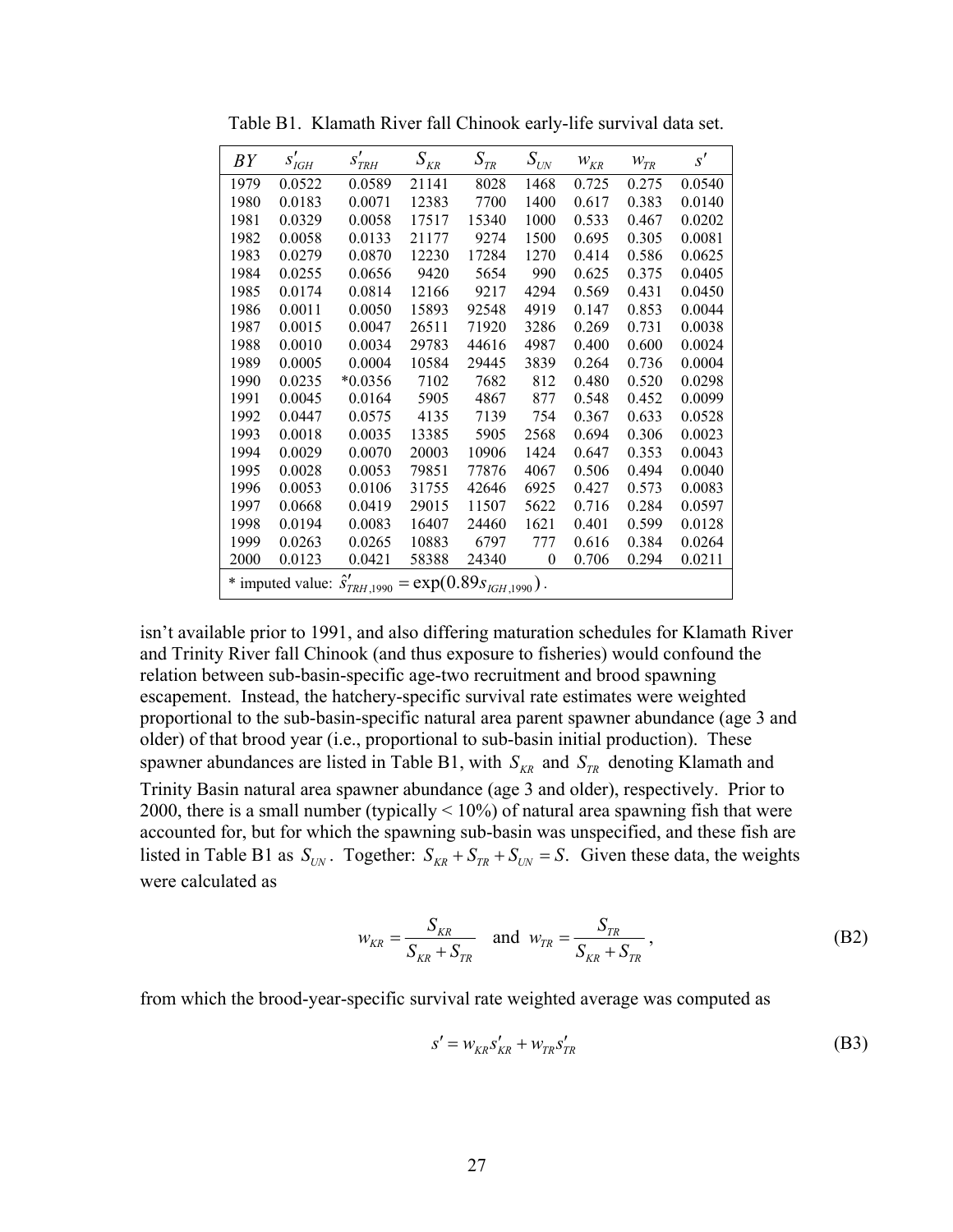(Table B1). Finally, we note that the interannual variation in *s*′ substantially exceeds the intrannual variation in  $s'_{KR}$  and  $s'_{TR}$ , and thus the Model 2 overall results should be fairly insensitive to the choice of weights.

*Model/Estimation*. To evaluate the significance of the Model 2 parameter  $\theta$ , and thus the significance of Model 2 versus Model 1, an F-statistic for the nested submodel was used:

$$
F = \frac{(RSS_1 - RSS_2)/(df_1 - df_2)}{RSS_2 / df_2},
$$
\n(B4)

which is distributed as  $\mathcal{F}_{(df_1 - df_2, df_2)}$  under the basic model structure if  $\theta = 0$ , where  $RSS_i$ is the residual sum-of-squares under Model  $i$  ( $i = 1, 2$ ), and  $df_i$  is the associated degrees of freedom. The analogous R-squared value

$$
R-squared = 1 - \frac{RSS_2}{RSS_1}
$$
 (B5)

measures the fraction of Model 1 residual variation accounted for by the introduction of *s* into the model. Basic regression statistics for the fitted models are presented in Table B2.

| Model                                                                                                                                                     | Coef.            | Estimate         | Std. Err.   | t-value  | $Pr(>\vert t \vert)$ |
|-----------------------------------------------------------------------------------------------------------------------------------------------------------|------------------|------------------|-------------|----------|----------------------|
| $s = a + bS + \varepsilon$                                                                                                                                | a                | $3.751e+00$      | 4.184e-01   | $-8.965$ | $1.92e-08$           |
|                                                                                                                                                           | h                | $-1.400e-0.5$    | $6.820e-06$ | $-2.052$ | 5.35e-02             |
| Residual standard error: 1.224 on 20 degrees of freedom.<br>F-statistic: 4.211 on 1 and 20 degrees of freedom, p-value: 5.349e-02.<br>R-squared: 0.1739.  |                  |                  |             |          |                      |
| resids $\{(R/S)   S\} = a + b * \text{resids}\{s   S\} + \varepsilon$                                                                                     | $\alpha$         | $\boldsymbol{0}$ |             |          |                      |
|                                                                                                                                                           | h                | 5.433e-01        | $1.110e-01$ | 4.896    | 8.72e-05             |
| Residual standard error: 0.6073 on 20 degrees of freedom.<br>F-statistic: 23.98 on 1 and 20 degrees of freedom, p-value: 8.724e-05.<br>R-squared: 0.5452. |                  |                  |             |          |                      |
| $\log(R/S) = a + bS + c(s - \overline{s}) + \varepsilon$                                                                                                  | $\alpha$         | $1.779e+00$      | $2.263e-01$ | 7.859    | 2.18e-07             |
|                                                                                                                                                           | $\boldsymbol{b}$ | $-1.757e-05$     | 3.820e-06   | $-4.599$ | $1.96e-03$           |
|                                                                                                                                                           | $\mathcal{C}$    | 5.433e-01        | 1.138e-01   | 4.772    | $1.32e-04$           |
| Residual standard error: 0.6231 on 19 degrees of freedom.<br>$H_0 : b = c = 0   a.$                                                                       |                  |                  |             |          |                      |
| F-statistic: 37.67 on 2 and 19 degrees of freedom, p-value: 2.449e-07.<br>R-squared: 0.7986.                                                              |                  |                  |             |          |                      |
| $H_0$ : $c = 0   a,b.$                                                                                                                                    |                  |                  |             |          |                      |
| F-statistic: 22.78 on 1 and 19 degrees of freedom, p-value: 1.324e-04.<br>R-squared: 0.5452.                                                              |                  |                  |             |          |                      |

Table B2. Model 2 regression statistics.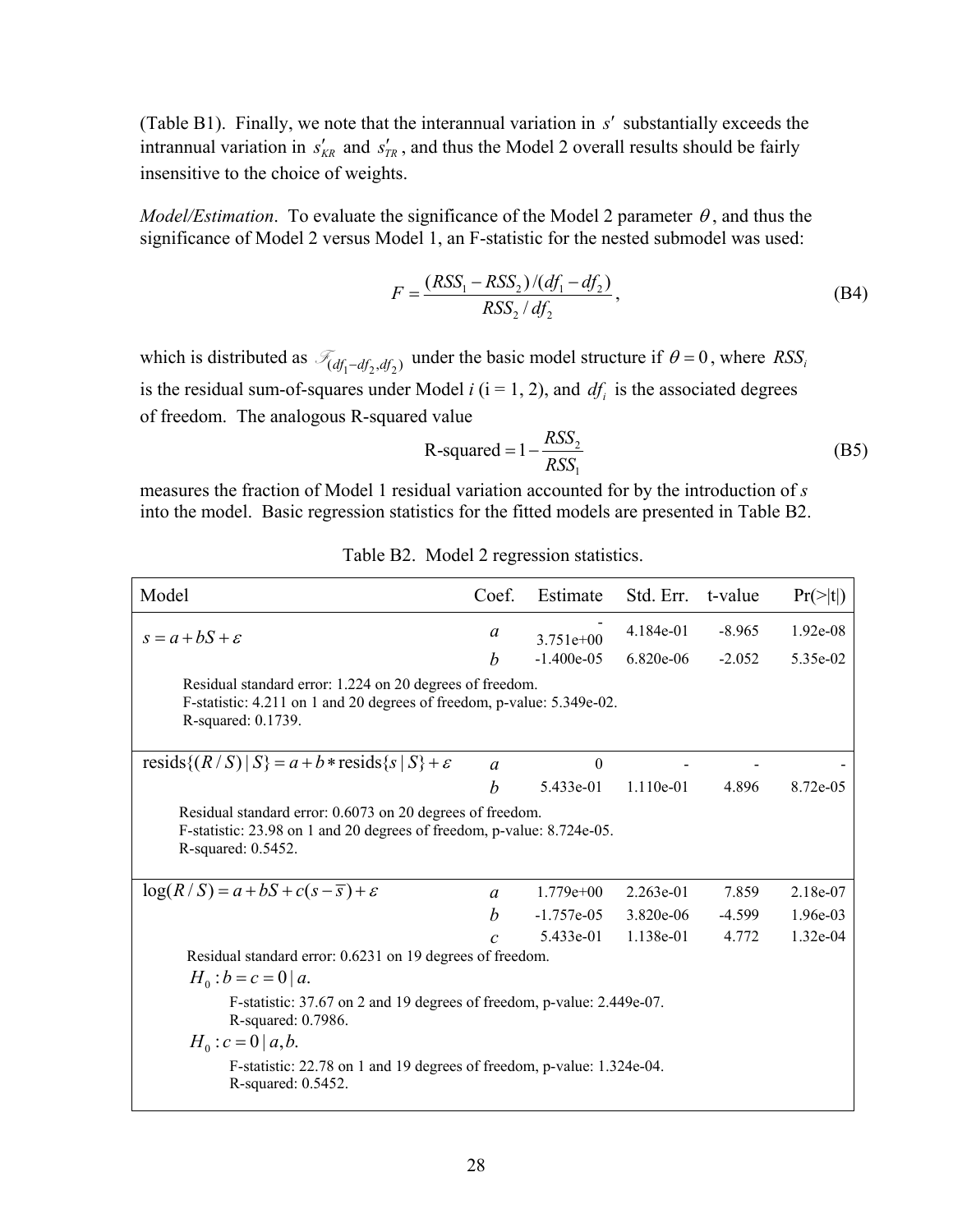Model 2 regression diagnostics are presented in Figures B2–B5 that examine the appropriateness of analysis assumptions 1–3. These are the same diagnostics that were used for Model 1. The interpretation of Figures B2–B5 are described in Appendix A.

In Figure B6, the Model 1 fit (dashed curve) is contrasted with the brood-year-specific Model 2 fit (solid curves). There is one plot for each brood year, with the brood year label marking the respective (*R, S*) data point. For all brood years except 1979 and 1997, Model 2 provides an as good or better fit to the observed (*R, S*) data than does Model 1 without the *s* covariate. The highest *R/S* values (brood years 1983, 1984, 1992) at low *S* values are now partially accounted for by the relatively high early-life survival following outmigration for those brood years. The lowest *R/S* values (brood years 1988, 1989) are now partially accounted for by the relatively low early-life survival following outmigration for those brood years.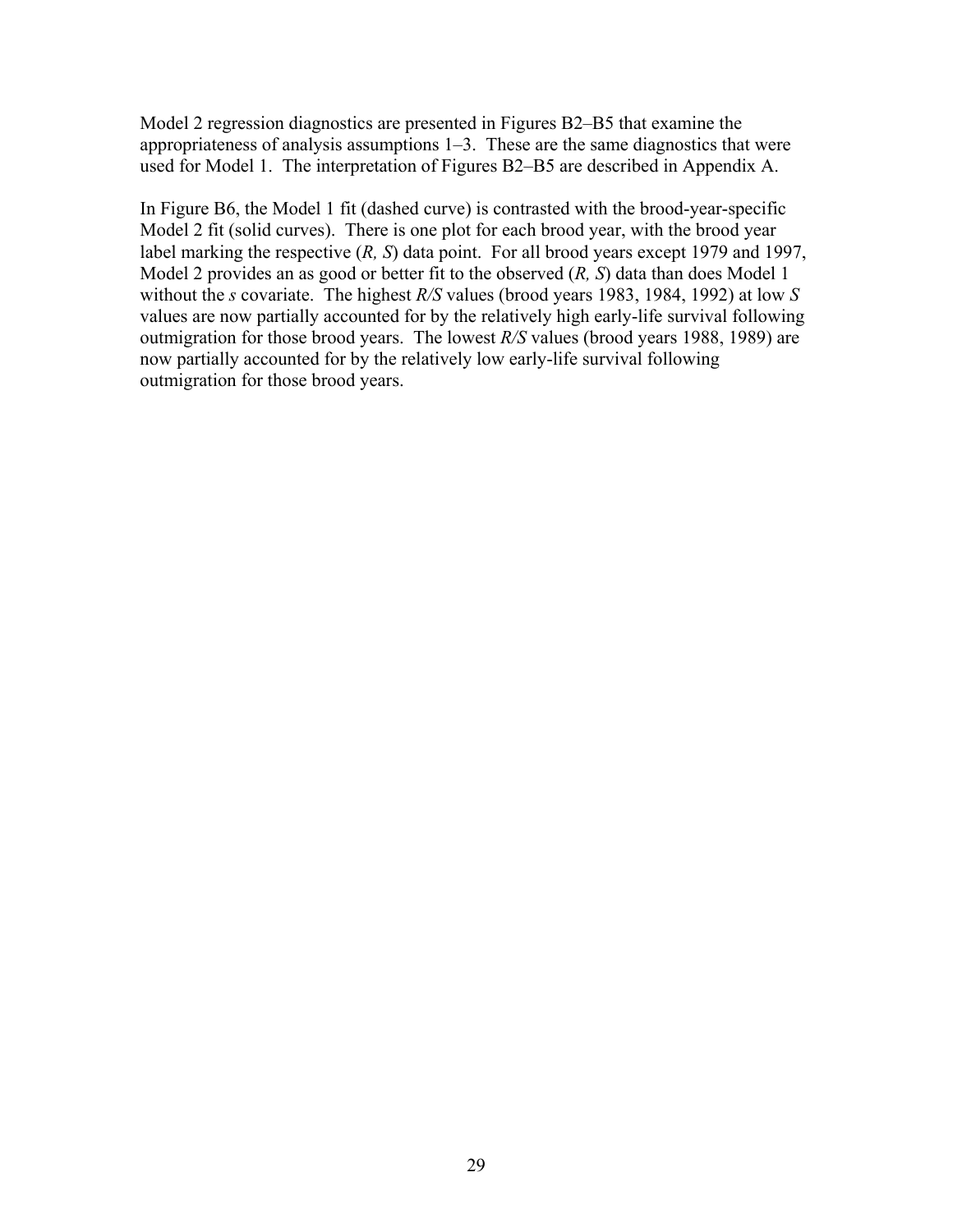## Diagnostics: Ricker model w/ survival